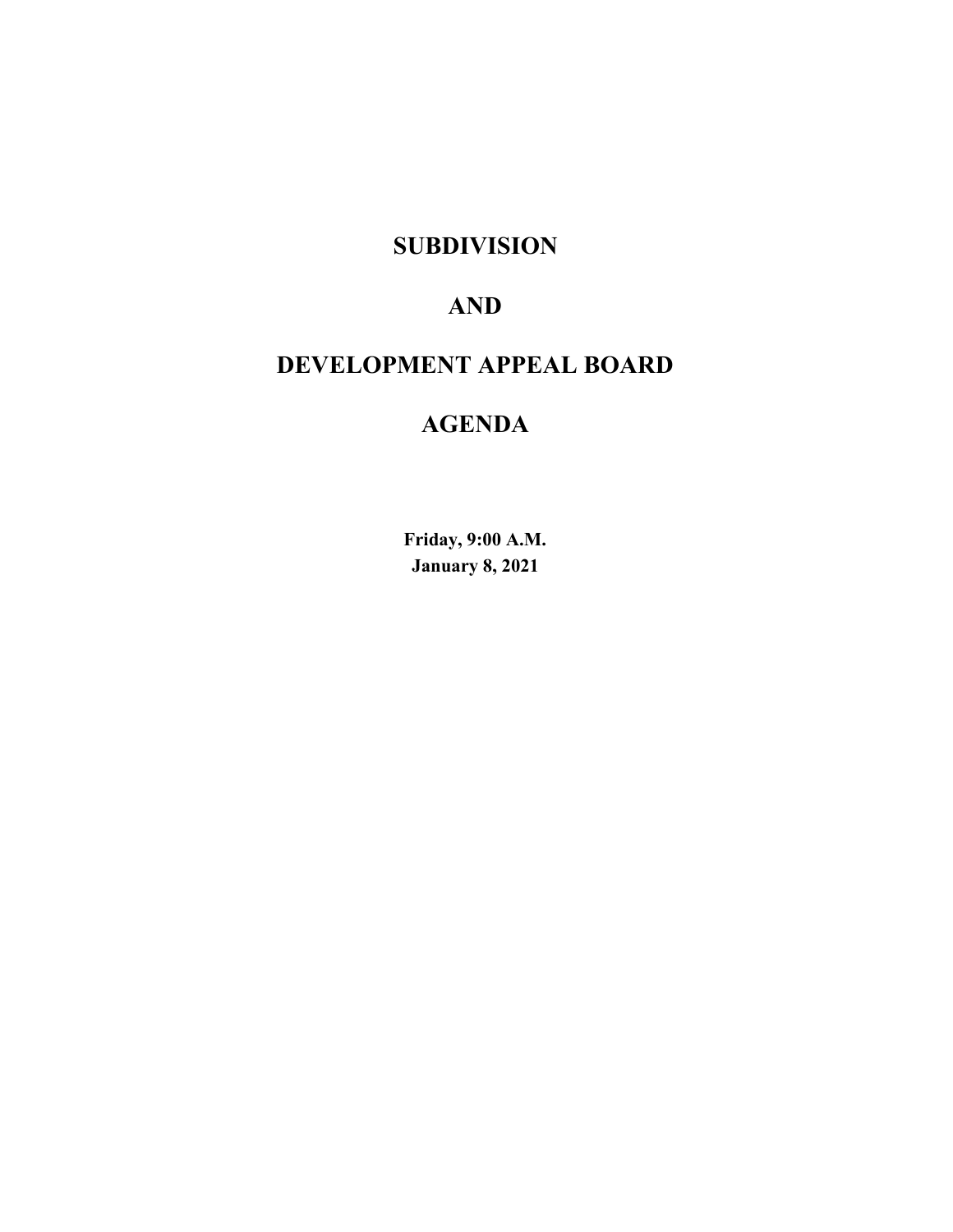| L         | 9:00 A.M.    | SDAB-D-21-009 |                                                                                                                                                                                                                                                                                                                                      |
|-----------|--------------|---------------|--------------------------------------------------------------------------------------------------------------------------------------------------------------------------------------------------------------------------------------------------------------------------------------------------------------------------------------|
|           |              |               | Construct exterior alterations and an addition to a<br>Single Detached House (remove metal cladding,<br>install/repair brick facade, addition of a sun room<br>on the west and south facade of the 3rd floor,<br>remove existing staircase and concrete on south<br>facade and fill in all existing doorways on the<br>south facade) |
|           |              |               | 9712 - 111 Street NW<br>Project No.: 365666428-002                                                                                                                                                                                                                                                                                   |
| $\rm{II}$ | $1:30$ P.M.  | SDAB-S-21-001 |                                                                                                                                                                                                                                                                                                                                      |
|           |              |               | (1)<br>additional<br>single<br>Create<br>detached<br>one<br>residential lot                                                                                                                                                                                                                                                          |
|           |              |               | 11671 - 72 Avenue NW<br>Project No.: 357679781-001                                                                                                                                                                                                                                                                                   |
|           | <b>NOTE:</b> |               | Unless otherwise stated, all references to "Section numbers" in this Agenda<br>refer to the authority under the Edmonton Zoning Bylaw 12800.                                                                                                                                                                                         |

## **SUBDIVISION AND DEVELOPMENT APPEAL BOARD**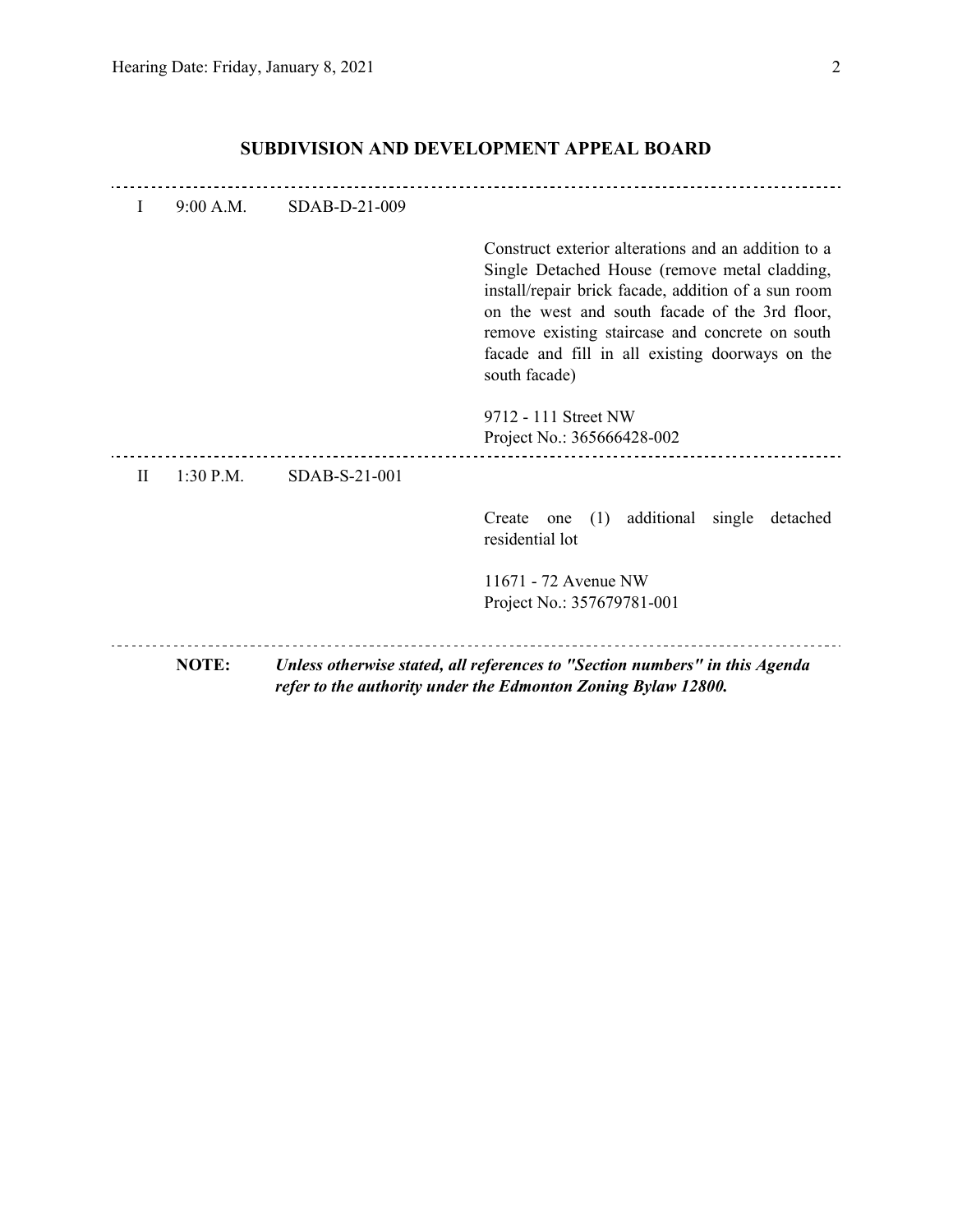#### **ITEM I: 9:00 A.M. FILE: SDAB-D-21-009**

#### AN APPEAL FROM THE DECISION OF THE DEVELOPMENT OFFICER

APPELLANT:

| APPLICATION NO.: | 365666428-002 |
|------------------|---------------|
|                  |               |

APPLICATION TO: Construct exterior alterations and an addition to a Single Detached House (remove metal cladding, install/repair brick facade, addition of a sun room on the west and south facade of the 3rd floor, remove existing staircase and concrete on south facade and fill in all existing doorways on the south facade)

| DEVELOPMENT AUTHORITY: Approved with conditions |
|-------------------------------------------------|
|                                                 |

DECISION DATE: November 9, 2020

DATE OF APPEAL: December 7, 2020

NOTIFICATION PERIOD: November 17, 2020 through December 8, 2020

RESPONDENT:

| MUNICIPAL DESCRIPTION<br>OF SUBJECT PROPERTY: | 9712 - 111 Street NW                                                                                      |
|-----------------------------------------------|-----------------------------------------------------------------------------------------------------------|
| <b>LEGAL DESCRIPTION:</b>                     | Plan NB Blk 11 Lot 84                                                                                     |
| ZONE:                                         | (DC1) Direct Development Control Provision (Sub Area 6)<br>- Area 2 of the Oliver Area Redevelopment Plan |
| OVERLAY:                                      | N/A                                                                                                       |
| <b>STATUTORY PLAN:</b>                        | Oliver Area Redevelopment Plan                                                                            |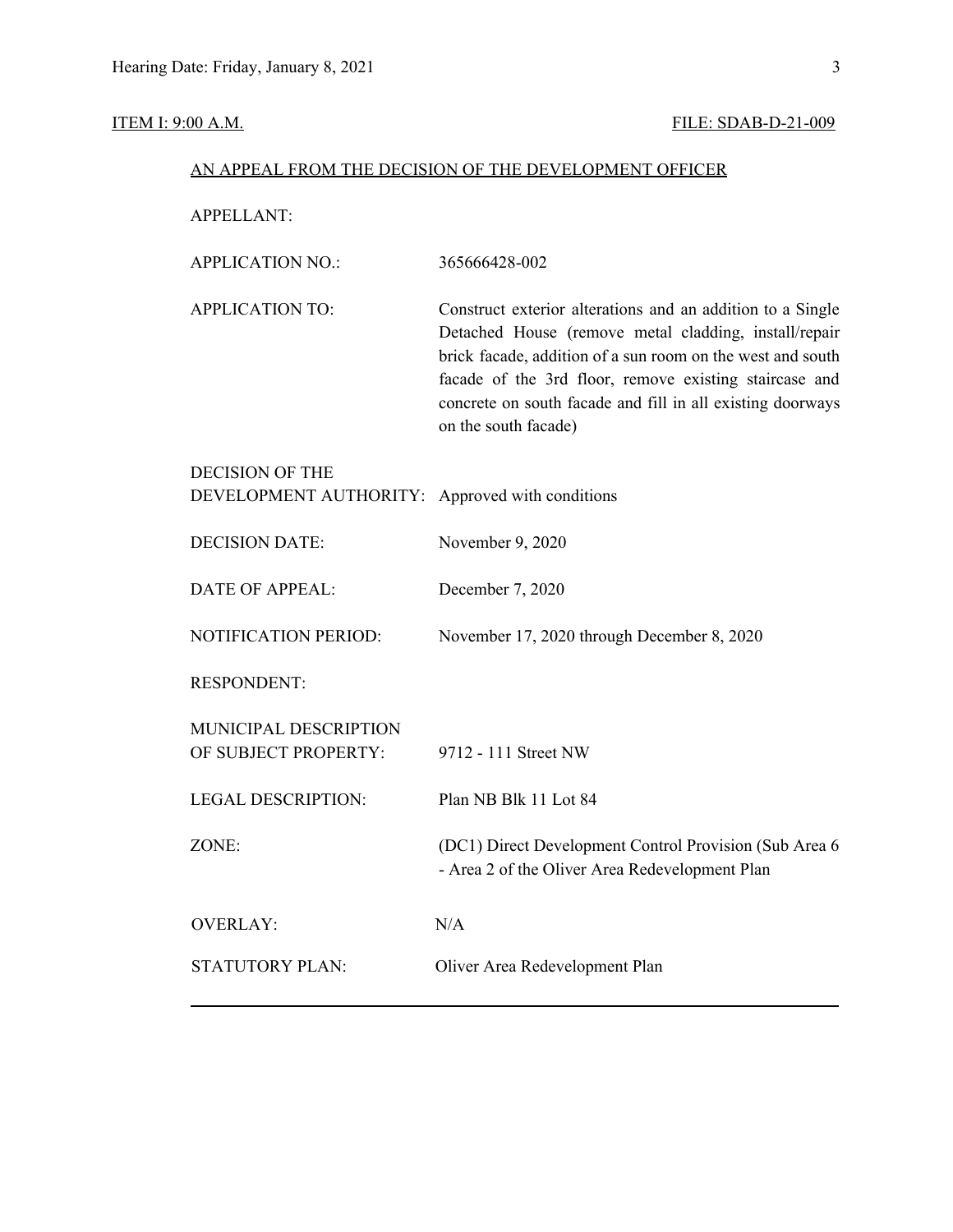#### *Grounds for Appeal*

The Appellant provided the following reasons for appealing the decision of the Development Authority:

Reasons for Appeal:

I am the owner of the property located at 9716 111 Street NW in Edmonton, AB. The property located at 9712 111 Street NW is immediately adjacent to my property. Pursuant to the Development Permit Notice that I received on November 17, 2020, I am appealing the Class B Development Permit approved for the 9712 111 Street NW property. My reasons include but are not limited to the following:

- 1. The proposed exterior alterations and addition to the Single Detached House will require or constitute encroachment onto my 9716 111 Street NW property, including but not limited to:
	- a. any and all exterior alterations to the wall, roof, eaves, and other structures of the 9712 111 Street NW property which currently encroach upon and are located within the boundary of my 9716 111 Street NW property;
	- b. any and all additions, including the proposed sun room on the west and south faade of the 3rd floor (incorrectly denoted as 3rd floor vs. actual 9712 2nd floor) that will upon completion encroach upon and are located within the boundary of my 9716 111 Street NW property; and
	- c. any and all removal of metal cladding which currently encroaches upon and is located within the boundary of my 9716 111 Street NW property.
- 2. There is no encroachment agreement currently in place between myself and the owner of the 9712 111 Street NW property.
- 3. On January 16, 2003, pursuant to the December 14-15,1998 Trial decision (1999 ABQB 84 (CanLII) an Order of the Justice V.W.M. Smith, reviewed by then Chief Justice Allan H.J. Wachowich, a lien was registered on title to the 9712 111 Street NW property and on title to my 9716 111 Street NW property. The lien prevents the owner of either property from unilaterally removing the portions of the 9712 111 Street NW property which encroach upon and are located within the boundary of my 9716 111 Street NW property. The lien remains in place and on title to both properties.
- 4. To date, I have made several requests to the City of Edmonton for further information, including FOIP requests and requests to the Citys Geo-Tech Engineering Department and Planning Department (September 16, 2020; FOIP extension due date from October 16, 2020 to November 16, 2020 due date;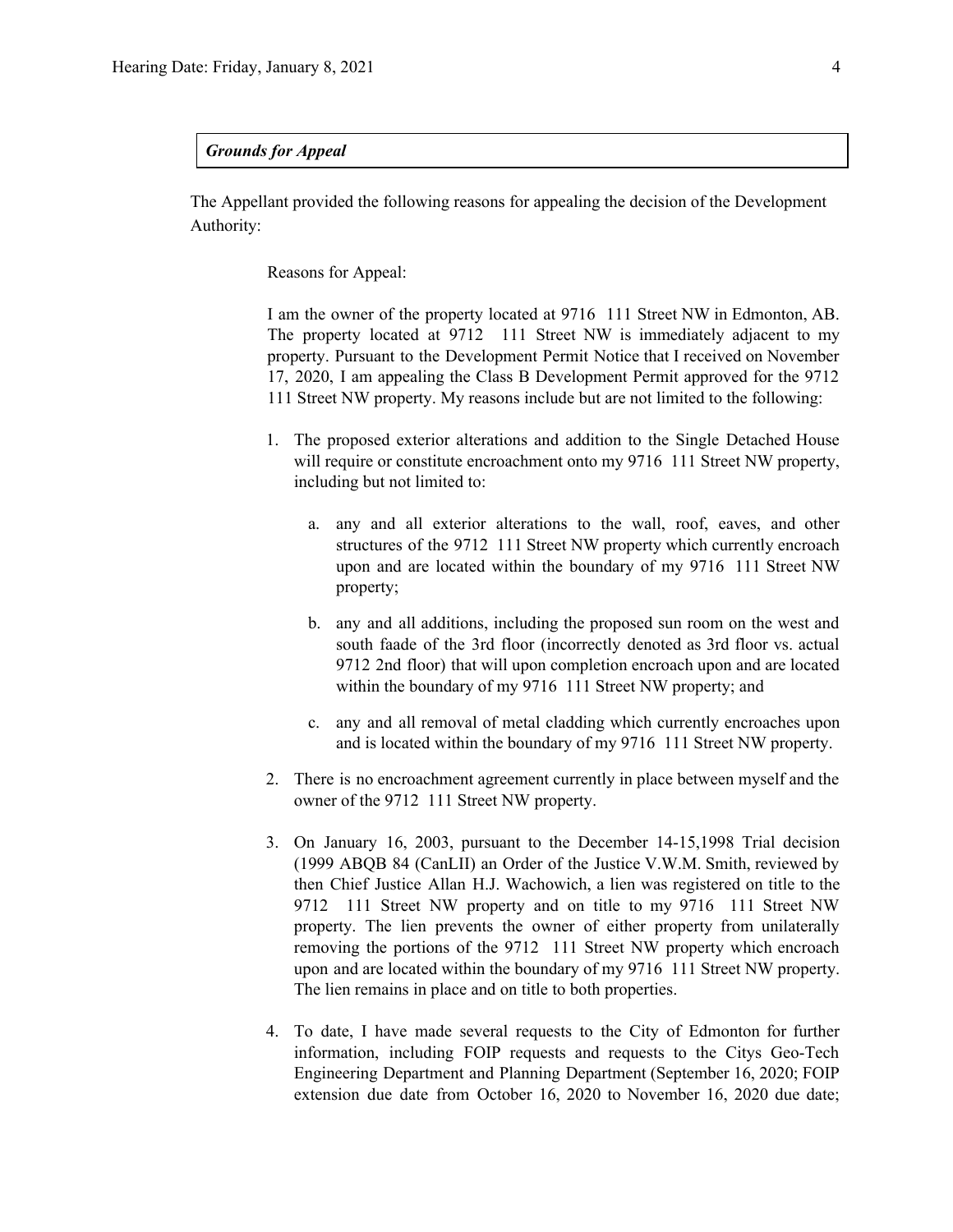FOIP November 16, 2020 due date again extended to December 21, 2020). These requests remain unanswered, excepting for the occasional notice advising me that the City has extended its time for providing me with a response.

As a result, I do not yet have access to information that I expect will be relevant and material to this appeal, including but not limited to copies of any and all permits, certificates, plans, drawings, titles, building reports, engineering reports, real property reports, fire and liability insurance documents, agreements, court orders, Compliance & Non-Compliance City of Edmonton Certificates, Real Property Reports and other relevant and material records pertaining to:

- a. the 9712 111 Street NW property;
- b. my 9716 111 Street NW property; and
- c. the boundary line between the 9712 111 Street NW property and my 9716 111 Street NW property.
- d. Non-Conforming (9712) Building This Single Detached House no longer conforms to current zoning rules, which may have changed since it was originally constructed (Section 11.3.3). Material records indicate 9712 was constructed in  $\sim$  1908 vs. 1952 & the City Director of Planning & Zoning advised No Section 11.3.3, per the November 12, 2020 Development Permit Notice bylaw, exists.

#### *General Matters*

**The Subdivision and Development Appeal Board at a hearing on December 9, 2020, made and passed the following motion:**

**"The hearing will be scheduled on January 8, 2020."**

#### **Appeal Information:**

The *Municipal Government Act*, RSA 2000, c M-26 states the following:

#### **Definitions 616 In this Part**

#### **"non-conforming building" means a building**

(i) that is lawfully constructed or lawfully under construction at the date a land use bylaw affecting the building or the land on which the building is situated becomes effective, and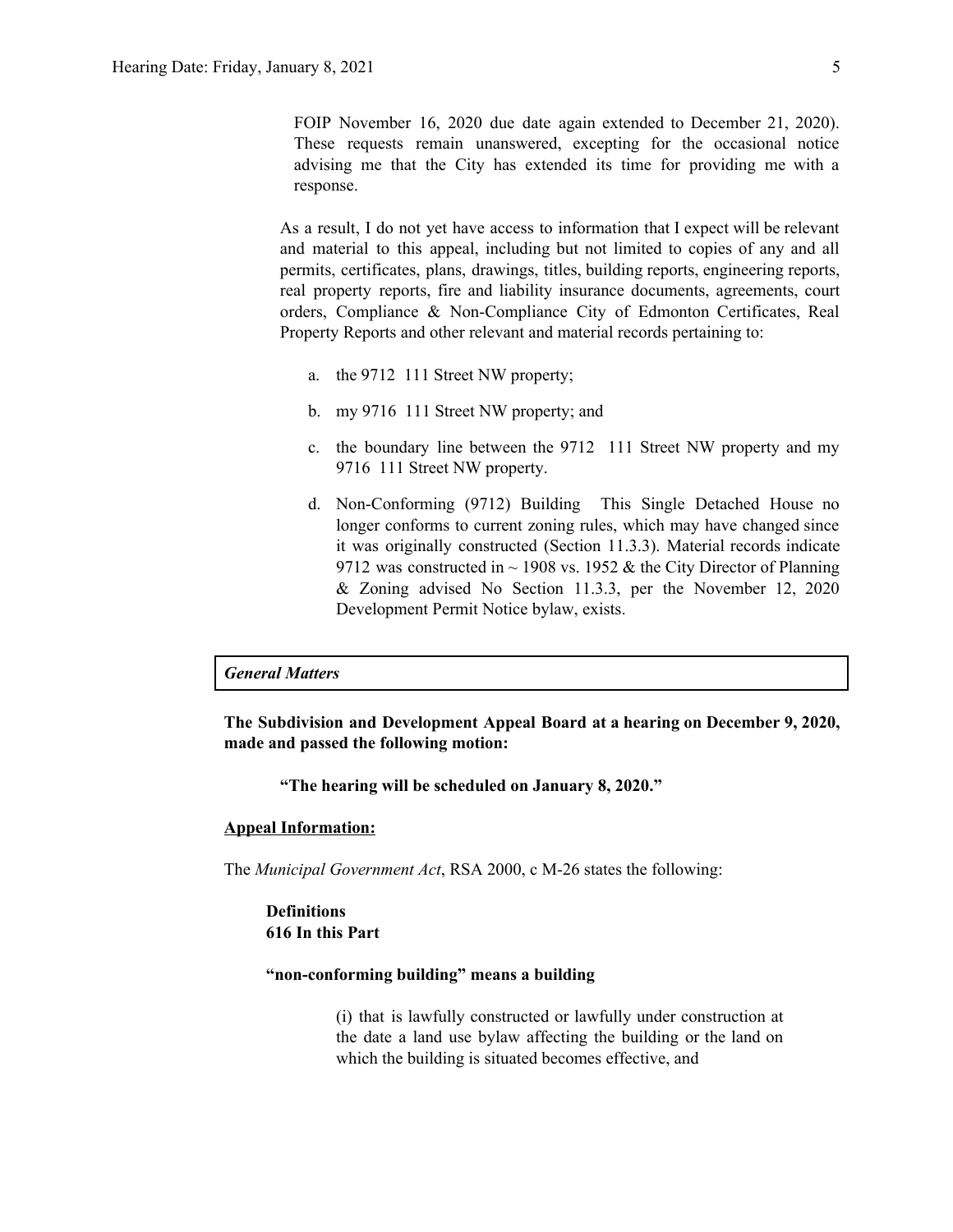(ii) that on the date the land use bylaw becomes effective does not, or when constructed will not, comply with the land use bylaw;

#### **Non-conforming use and non-conforming buildings**

**643(1)** If a development permit has been issued on or before the day on which a land use bylaw or a land use amendment bylaw comes into force in a municipality and the bylaw would make the development in respect of which the permit was issued a non-conforming use or non-conforming building, the development permit continues in effect in spite of the coming into force of the bylaw.

**(2)** A non-conforming use of land or a building may be continued but if that use is discontinued for a period of 6 consecutive months or more, any future use of the land or building must conform with the land use bylaw then in effect.

**(3)** A non-conforming use of part of a building may be extended throughout the building but the building, whether or not it is a non-conforming building, may not be enlarged or added to and no structural alterations may be made to it or in it.

**(4)** A non-conforming use of part of a lot may not be extended or transferred in whole or in part to any other part of the lot and no additional buildings may be constructed on the lot while the non-conforming use continues.

**(5)** A non-conforming building may continue to be used but the building may not be enlarged, added to, rebuilt or structurally altered except

(a) to make it a conforming building,

(b) for routine maintenance of the building, if the development authority considers it necessary, or

(c) in accordance with a land use bylaw that provides minor variance powers to the development authority for the purposes of this section.

**(6)** If a non-conforming building is damaged or destroyed to the extent of more than 75% of the value of the building above its foundation, the building may not be repaired or rebuilt except in accordance with the land use bylaw.

**(7)** The land use or the use of a building is not affected by a change of ownership or tenancy of the land or building.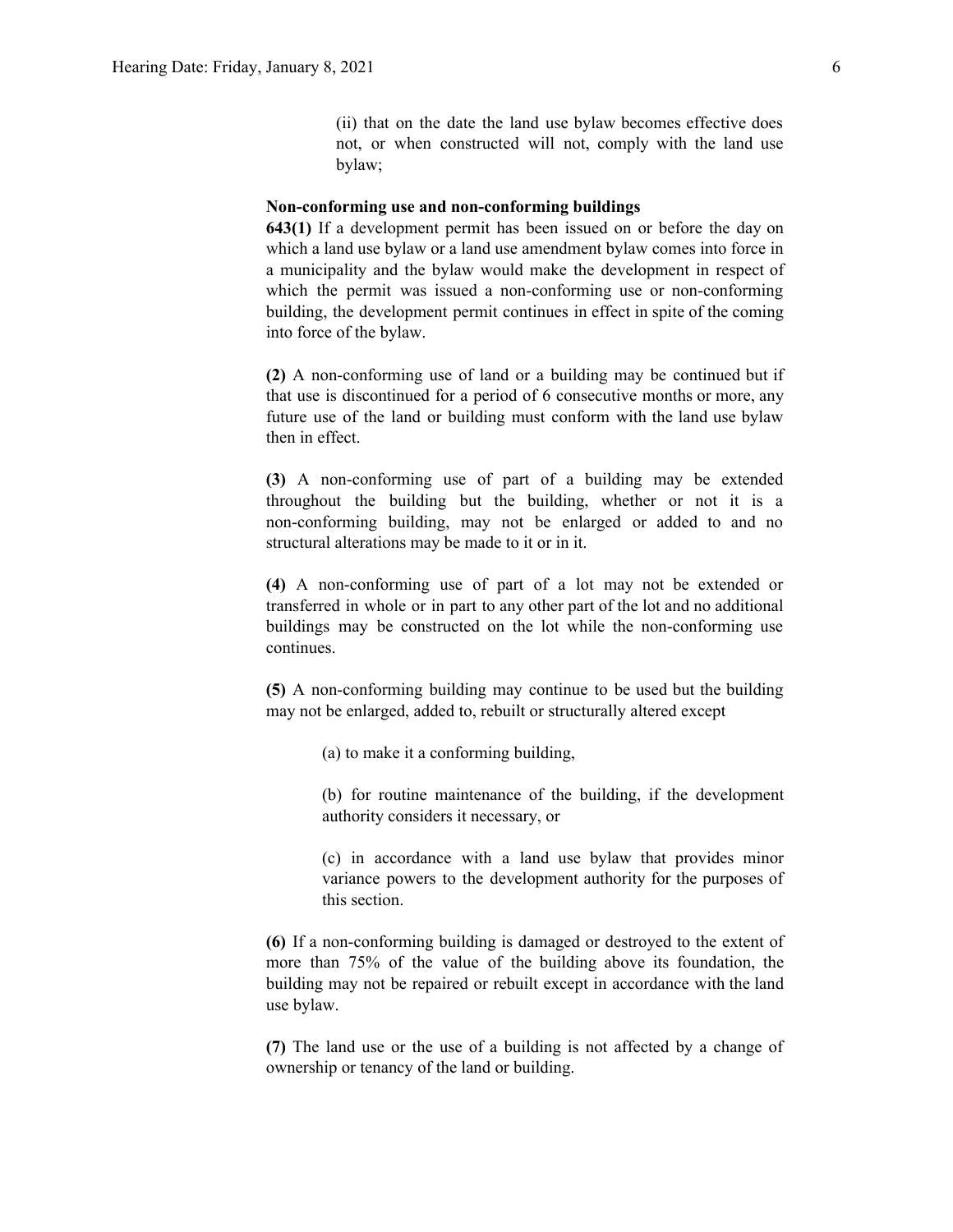#### **Grounds for Appeal**

**685(1)** If a development authority

- (a) fails or refuses to issue a development permit to a person,
- (b) issues a development permit subject to conditions, or
- (c) issues an order under section 645,

the person applying for the permit or affected by the order under section 645 may appeal to the subdivision and development appeal board.

**(2)** In addition to an applicant under subsection (1), any person affected by an order, decision or development permit made or issued by a development authority may appeal to the subdivision and development appeal board.

#### **Appeals**

**686(1)** A development appeal to a subdivision and development appeal board is commenced by filing a notice of the appeal, containing reasons, with the board,

- (a) in the case of an appeal made by a person referred to in section 685(1)
	- (i) with respect to an application for a development permit,
		- (A) within 21 days after the date on which the written decision is given under section 642, or
		- (B) if no decision is made with respect to the application within the 40-day period, or within any extension of that period under section 684, within 21 days after the date the period or extension expires,

or

- (ii) with respect to an order under section 645, within 21 days after the date on which the order is made, or
- (b) in the case of an appeal made by a person referred to in section 685(2), within 21 days after the date on which the notice of the issuance of the permit was given in accordance with the land use bylaw.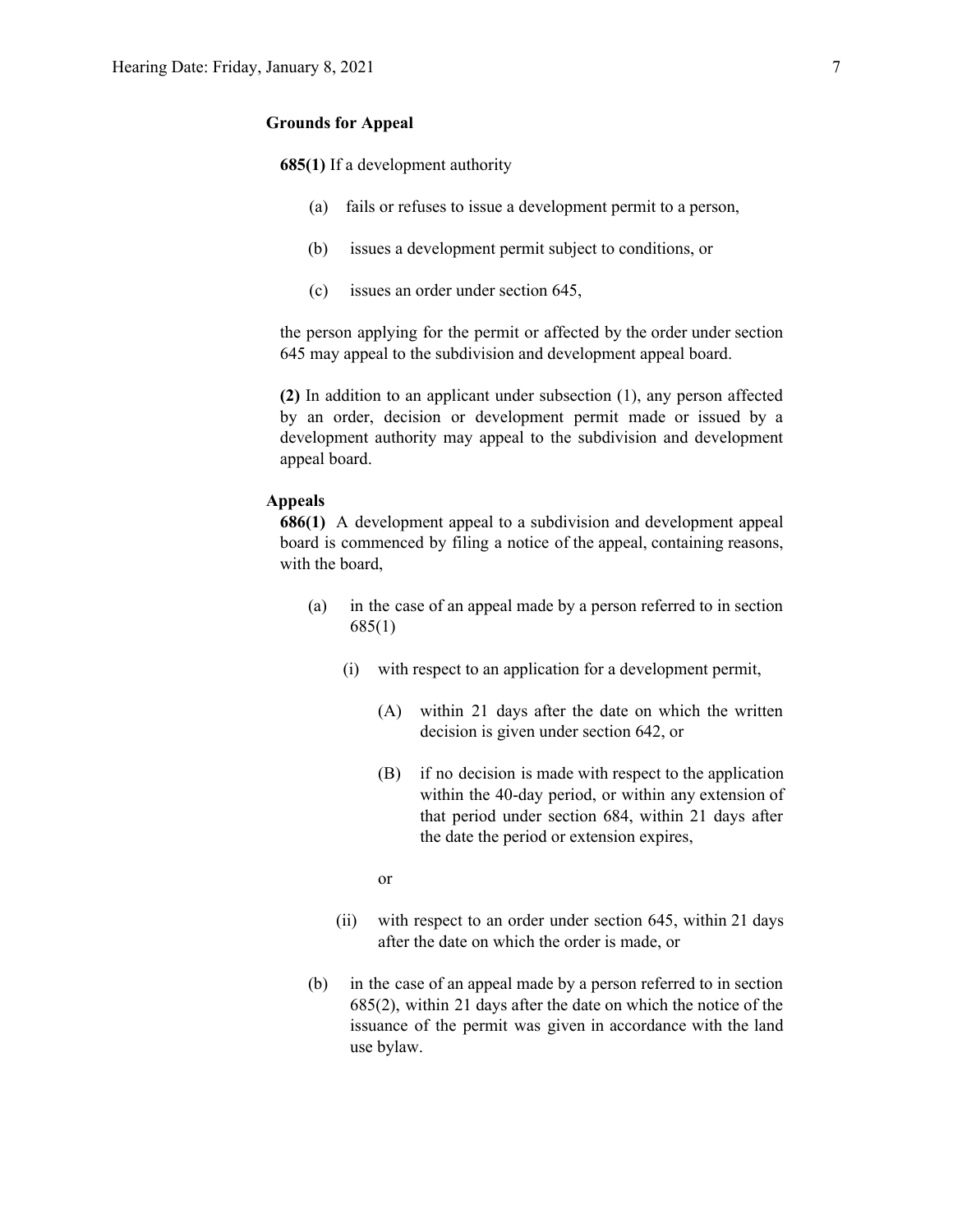**685(4)** Despite subsections (1), (2) and (3), if a decision with respect to a development permit application in respect of a direct control district

- $(a)$  …
- (b) is made by a development authority, the appeal is limited to whether the development authority followed the directions of council, and if the subdivision and development appeal board finds that the development authority did not follow the directions it may, in accordance with the directions, substitute its decision for the development authority's decision.

Section 2 of the *Edmonton Zoning Bylaw* concerning Repeal, Enactment and Transition Procedures states the following:

> 2.4 Subject only to the provisions in the Municipal Government Act respecting legal non-conforming Uses and notwithstanding the effect it may have on rights, vested or otherwise, the provisions of this Bylaw govern from the Effective Date onward. In particular, no application for a Development Permit shall be evaluated under the procedural or substantive provisions of the previous Land Use Bylaw after the Effective Date, even if the application was received before the Effective Date.

…

2.6 Any Direct Control Districts that were in effect immediately prior to the Effective date are hereby deemed to continue in full force and effect and are hereby incorporated into Part IV of this Bylaw.

2.7 Unless there is an explicit statement to the contrary in a Direct Control District or Provision, any reference in a Direct Control District or Direct Control Provision to a land use bylaw shall be deemed to be a reference to the land use bylaw that was in effect at the time of the creation of the Direct Control District or Provision.

At the time of the creation of the subject Direct Control Site, the *City of Edmonton Land Use Bylaw 5996* was in effect. An Alberta Court of Appeal decision in *Parkdale-Cromdale Community League Association* v. *Edmonton (City),* 2007 ABCA 309 concluded that section 2.7 of the *Edmonton Zoning Bylaw* only applies if there is an express cross-reference in a Direct Control Bylaw passed before 2001 to a provision of the old *Land Use Bylaw*. In the absence of an express reference in the Direct Control Bylaw to the *Land Use Bylaw 5996*, it does not prevail over section 2.4 of the *Edmonton Zoning Bylaw.*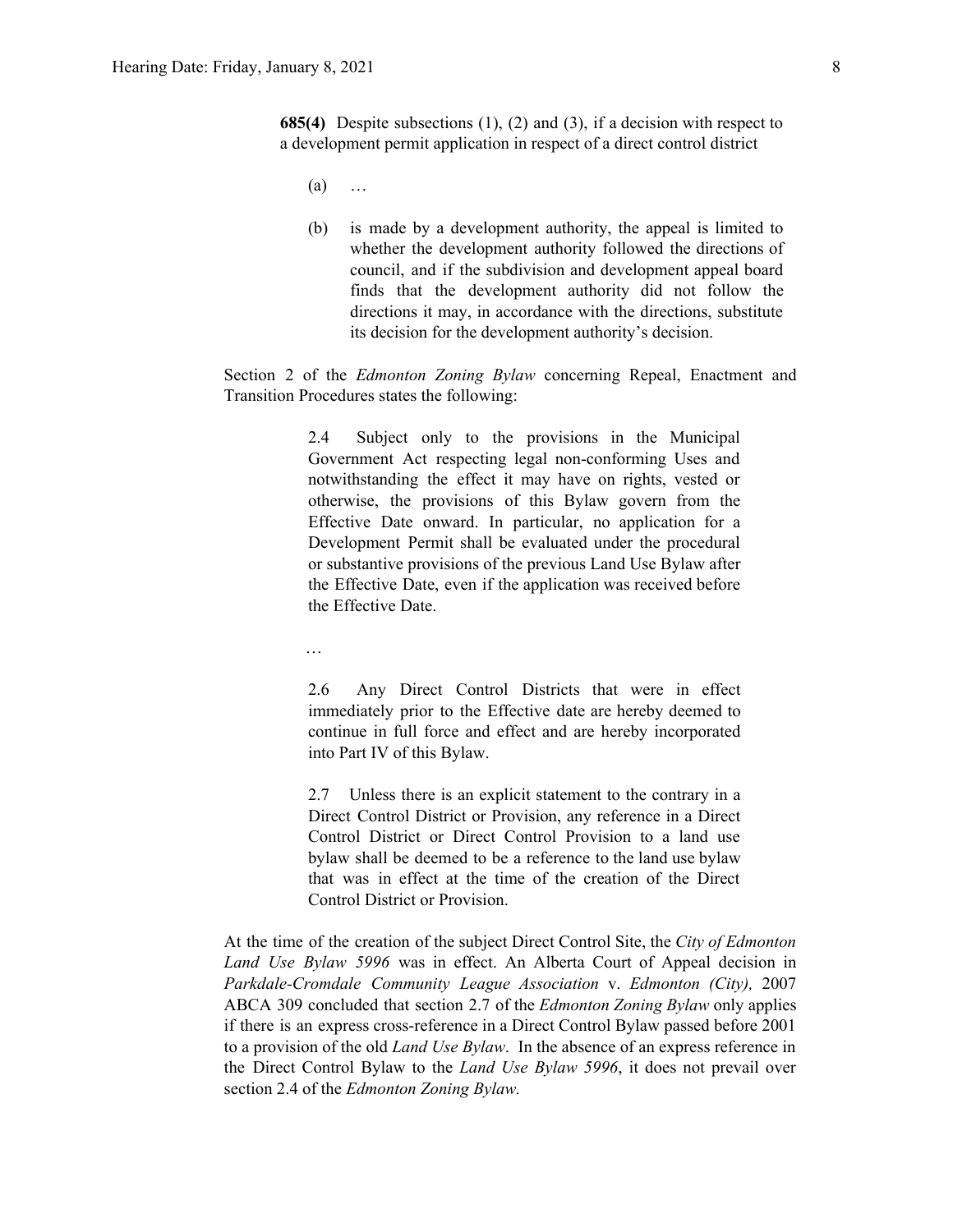Under section 15.3.3(xxii), **Single Detached Housing** is a **Listed Use** in the **DC1**.

Section 15.3.2 states that the **Rationale** of the **DC1** is:

To provide for an area that encourages the retention and reuse of existing older residential structures, where such structures are isolated on one or two lots between apartment buildings or non-residential uses. The regulations of this area are intended to provide opportunity for conversion to low intensity commercial uses and to limit the Height of new residential development in order to maximize sunlight penetration and existing sight lines of the river valley.

#### *Non-conforming*

#### **General Provisions from the** *Edmonton Zoning Bylaw:*

Section 11.3(2) states The Development Officer may approve, with or without conditions as a Class B Discretionary Development, an enlargement, alteration or addition to a non-conforming building if the non-conforming building complies with the Uses prescribed for that land in this Bylaw and the proposed development would not, in their opinion:

- 1. unduly interfere with the amenities of the neighbourhood; or
- 2. materially interfere with or affect the use, enjoyment or value of neighbouring properties.

#### **Development Officer's Determination**

**Non-Conforming Building - This Single Detached House no longer conforms to current zoning rules, which may have changed since it was originally constructed (Section 11.3.3).**

**Note: No additional variances are required due to the proposed construction.**

#### Notice to Applicant/Appellant

 $\mathcal{L}_\text{max} = \frac{1}{2} \sum_{i=1}^n \mathcal{L}_\text{max} = \frac{1}{2} \sum_{i=1}^n \mathcal{L}_\text{max} = \frac{1}{2} \sum_{i=1}^n \mathcal{L}_\text{max} = \frac{1}{2} \sum_{i=1}^n \mathcal{L}_\text{max} = \frac{1}{2} \sum_{i=1}^n \mathcal{L}_\text{max} = \frac{1}{2} \sum_{i=1}^n \mathcal{L}_\text{max} = \frac{1}{2} \sum_{i=1}^n \mathcal{L}_\text{max} = \frac{1}{2} \sum_{i=$ 

Provincial legislation requires that the Subdivision and Development Appeal Board issue its official decision in writing within fifteen days of the conclusion of the hearing.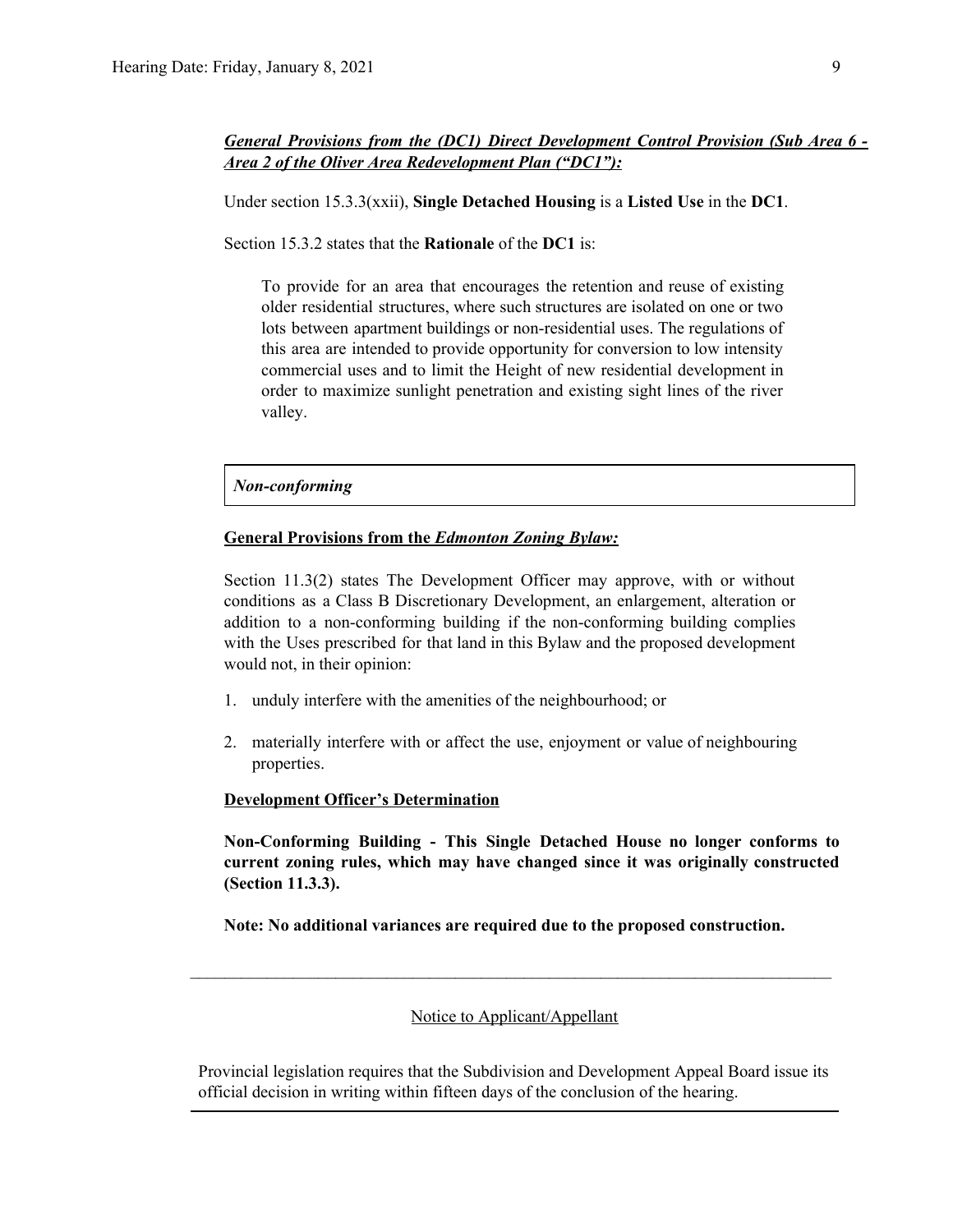| <b>Edmonton</b>                                                                                                                                                                                                                              | Project Number: 365666428-002<br><b>Application Date:</b><br>JUN 22, 2020<br>November 9, 2020 at 10:56 AM<br>Printed<br>Page<br>1 of 3                                                                                                                                        |  |  |  |  |  |  |  |
|----------------------------------------------------------------------------------------------------------------------------------------------------------------------------------------------------------------------------------------------|-------------------------------------------------------------------------------------------------------------------------------------------------------------------------------------------------------------------------------------------------------------------------------|--|--|--|--|--|--|--|
| <b>Alterations Permit</b>                                                                                                                                                                                                                    |                                                                                                                                                                                                                                                                               |  |  |  |  |  |  |  |
| This document is a record of a Development Permit application, and a record of the decision for the undertaking described below, subject to<br>the limitations and conditions of this permit, of the Edmonton Zoning Bylaw 12800 as amended. |                                                                                                                                                                                                                                                                               |  |  |  |  |  |  |  |
| <b>Applicant</b>                                                                                                                                                                                                                             | Property Address(es) and Legal Description(s)<br>9712 - 111 STREET NW                                                                                                                                                                                                         |  |  |  |  |  |  |  |
|                                                                                                                                                                                                                                              | Plan NB Blk 11 Lot 84                                                                                                                                                                                                                                                         |  |  |  |  |  |  |  |
|                                                                                                                                                                                                                                              | <b>Location(s) of Work</b>                                                                                                                                                                                                                                                    |  |  |  |  |  |  |  |
|                                                                                                                                                                                                                                              | Suite:<br>9712 - 111 STREET NW                                                                                                                                                                                                                                                |  |  |  |  |  |  |  |
|                                                                                                                                                                                                                                              | Entryway: 9712 - 111 STREET NW                                                                                                                                                                                                                                                |  |  |  |  |  |  |  |
|                                                                                                                                                                                                                                              | Building: 9712 - 111 STREET NW                                                                                                                                                                                                                                                |  |  |  |  |  |  |  |
| <b>Scope of Permit</b>                                                                                                                                                                                                                       |                                                                                                                                                                                                                                                                               |  |  |  |  |  |  |  |
| all existing doorways on the south facade).                                                                                                                                                                                                  | To construct exterior alterations and an addition to a Single Detached House (remove metal cladding, install/repair brick facade,<br>addition of a sun room on the west and south facade of the 3rd floor, remove existing staircase and concrete on south facade and fill in |  |  |  |  |  |  |  |
| <b>Permit Details</b>                                                                                                                                                                                                                        |                                                                                                                                                                                                                                                                               |  |  |  |  |  |  |  |
| <b>Class Of Permit: Class B</b>                                                                                                                                                                                                              | Site Area (sq. m.): 469.77                                                                                                                                                                                                                                                    |  |  |  |  |  |  |  |
| Stat. Plan Overlay/Annex Area: Mature Neighbourhood<br>Overlay                                                                                                                                                                               |                                                                                                                                                                                                                                                                               |  |  |  |  |  |  |  |
| <b>Development Permit Decision</b>                                                                                                                                                                                                           |                                                                                                                                                                                                                                                                               |  |  |  |  |  |  |  |
| Approved                                                                                                                                                                                                                                     |                                                                                                                                                                                                                                                                               |  |  |  |  |  |  |  |
| Issue Date: Nov 09, 2020 Development Authority: LANGILLE, BRANDON                                                                                                                                                                            |                                                                                                                                                                                                                                                                               |  |  |  |  |  |  |  |
|                                                                                                                                                                                                                                              |                                                                                                                                                                                                                                                                               |  |  |  |  |  |  |  |
|                                                                                                                                                                                                                                              |                                                                                                                                                                                                                                                                               |  |  |  |  |  |  |  |
|                                                                                                                                                                                                                                              |                                                                                                                                                                                                                                                                               |  |  |  |  |  |  |  |
|                                                                                                                                                                                                                                              |                                                                                                                                                                                                                                                                               |  |  |  |  |  |  |  |
|                                                                                                                                                                                                                                              |                                                                                                                                                                                                                                                                               |  |  |  |  |  |  |  |
|                                                                                                                                                                                                                                              |                                                                                                                                                                                                                                                                               |  |  |  |  |  |  |  |
|                                                                                                                                                                                                                                              |                                                                                                                                                                                                                                                                               |  |  |  |  |  |  |  |
|                                                                                                                                                                                                                                              |                                                                                                                                                                                                                                                                               |  |  |  |  |  |  |  |
|                                                                                                                                                                                                                                              |                                                                                                                                                                                                                                                                               |  |  |  |  |  |  |  |
|                                                                                                                                                                                                                                              |                                                                                                                                                                                                                                                                               |  |  |  |  |  |  |  |
|                                                                                                                                                                                                                                              |                                                                                                                                                                                                                                                                               |  |  |  |  |  |  |  |
|                                                                                                                                                                                                                                              |                                                                                                                                                                                                                                                                               |  |  |  |  |  |  |  |
|                                                                                                                                                                                                                                              |                                                                                                                                                                                                                                                                               |  |  |  |  |  |  |  |
|                                                                                                                                                                                                                                              |                                                                                                                                                                                                                                                                               |  |  |  |  |  |  |  |
|                                                                                                                                                                                                                                              |                                                                                                                                                                                                                                                                               |  |  |  |  |  |  |  |
|                                                                                                                                                                                                                                              |                                                                                                                                                                                                                                                                               |  |  |  |  |  |  |  |
|                                                                                                                                                                                                                                              |                                                                                                                                                                                                                                                                               |  |  |  |  |  |  |  |
|                                                                                                                                                                                                                                              |                                                                                                                                                                                                                                                                               |  |  |  |  |  |  |  |
|                                                                                                                                                                                                                                              |                                                                                                                                                                                                                                                                               |  |  |  |  |  |  |  |
|                                                                                                                                                                                                                                              |                                                                                                                                                                                                                                                                               |  |  |  |  |  |  |  |
|                                                                                                                                                                                                                                              |                                                                                                                                                                                                                                                                               |  |  |  |  |  |  |  |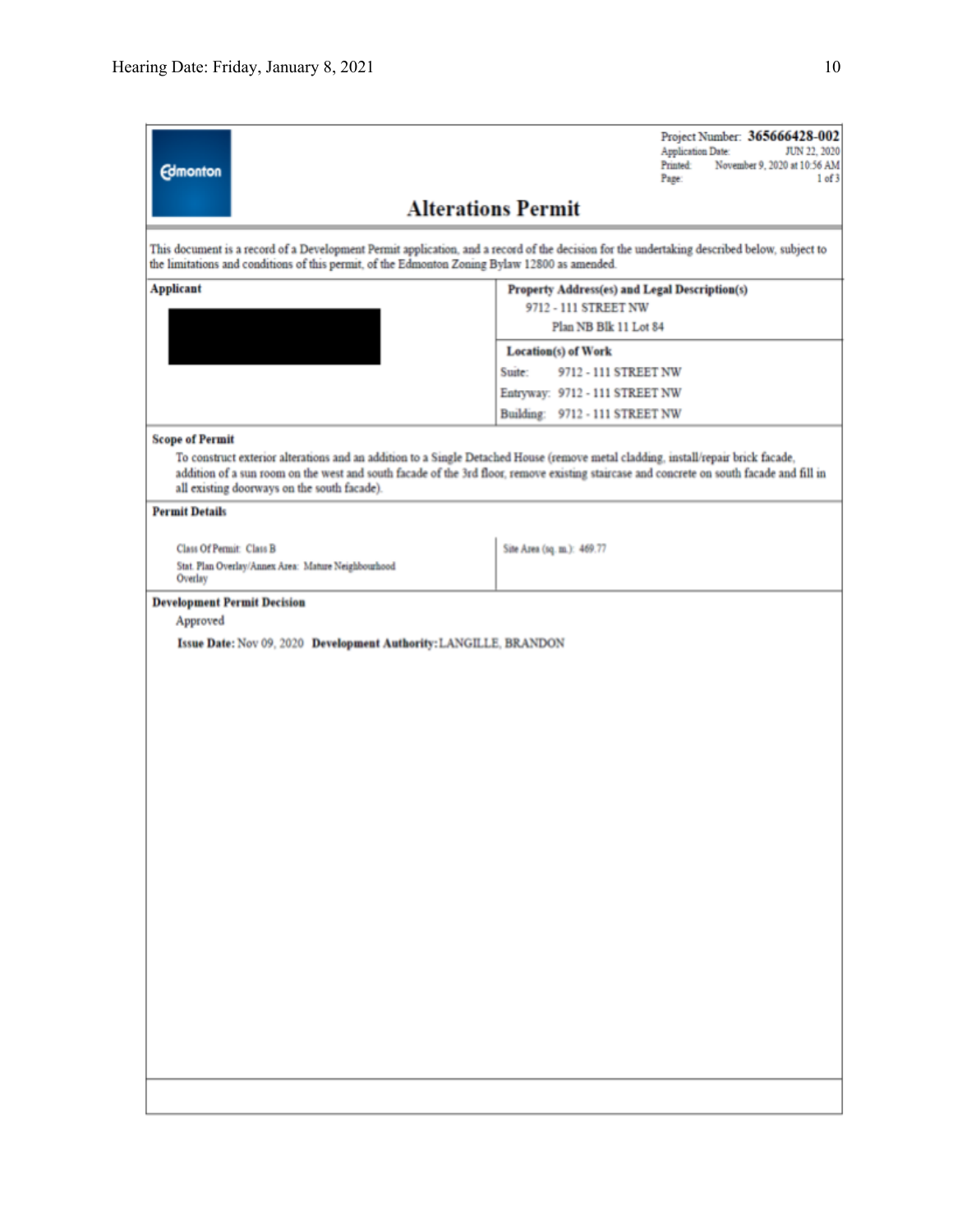| <b>Edmonton</b>                 | Printed:<br>Page:                                                                                                                                                                                                                                                                                                                                                                                                                | Project Number: 365666428-002<br>JUN 22, 2020<br><b>Application Date:</b><br>November 9, 2020 at 10:56 AM<br>$2$ of $3$ |
|---------------------------------|----------------------------------------------------------------------------------------------------------------------------------------------------------------------------------------------------------------------------------------------------------------------------------------------------------------------------------------------------------------------------------------------------------------------------------|-------------------------------------------------------------------------------------------------------------------------|
|                                 | <b>Alterations Permit</b>                                                                                                                                                                                                                                                                                                                                                                                                        |                                                                                                                         |
|                                 | <b>Subject to the Following Conditions</b><br>This Development Permit is NOT valid until the Notification Period expires in accordance to Section 21 (Section 17.1).                                                                                                                                                                                                                                                             |                                                                                                                         |
|                                 | This Development Permit authorizes the development of exterior alterations and an addition to a Single Detached House (remove<br>metal cladding, install/repair brick facade, addition of a sun room on the west and south facade of the 3rd floor, remove existing<br>staircase and concrete on south facade and fill in all existing doorways on the south facade).                                                            |                                                                                                                         |
|                                 | The development shall be constructed in accordance with the stamped and approved drawings.                                                                                                                                                                                                                                                                                                                                       |                                                                                                                         |
|                                 | Immediately upon completion of the exterior alterations, the site shall be cleared of all debris.                                                                                                                                                                                                                                                                                                                                |                                                                                                                         |
|                                 | As far as reasonably practicable, the design and use of exterior finishing materials used shall be similar to, or better than, the<br>standard of surrounding development (Section 57.3.1).                                                                                                                                                                                                                                      |                                                                                                                         |
|                                 | The existing staircase on the south facade shall be removed.                                                                                                                                                                                                                                                                                                                                                                     |                                                                                                                         |
|                                 | The existing doorways on the south facade of the structure shall be removed and filled-in in accordance with the stamped and<br>approved drawings.                                                                                                                                                                                                                                                                               |                                                                                                                         |
| for review.                     | Any future development that will encroach on City land will require a separate permit and shall be circulated to City Administration                                                                                                                                                                                                                                                                                             |                                                                                                                         |
|                                 | DEVELOPMENT ADVISEMENTS:                                                                                                                                                                                                                                                                                                                                                                                                         |                                                                                                                         |
|                                 | An approved Development Permit means that the proposed development has been reviewed against the provisions of this bylaw. It<br>does not remove obligations to conform with other legislation, bylaws or land title instruments including, but not limited to, the<br>Municipal Government Act, the Safety Codes Act or any caveats, restrictive covenants or easements that might be attached to the<br>Site (Section $5.2$ ). |                                                                                                                         |
|                                 | Any proposed change from the original approved drawings is subject to a revision/re-examination fee. The fee will be determined<br>by the reviewing officer based on the scope of the request and in accordance with current fee schedules. A review fee may be<br>collected for each change request.                                                                                                                            |                                                                                                                         |
|                                 | Unless otherwise stated, all above references to section numbers refer to the authority under the Edmonton Zoning Bylaw 12800.                                                                                                                                                                                                                                                                                                   |                                                                                                                         |
|                                 | OPEN SPACE STRATEGY / PARKS ADVISEMENTS:                                                                                                                                                                                                                                                                                                                                                                                         |                                                                                                                         |
|                                 | The existing encroachment agreement to accommodate a 0.66 feet encroachment on parkland will remain valid until such time as<br>this property is redeveloped. Should parkland be required to access the property in support of future maintenance or construction<br>activities, the property owner will be required to apply for a Right of Entry Agreement prior to entering City land.                                        |                                                                                                                         |
| <b>Variances</b>                |                                                                                                                                                                                                                                                                                                                                                                                                                                  |                                                                                                                         |
|                                 | Non-Conforming Building - This Single Detached House no longer conforms to current zoning rules, which may have changed<br>since it was originally constructed (Section 11.3.3).                                                                                                                                                                                                                                                 |                                                                                                                         |
|                                 | Note: No additional variances are required due to the proposed construction.                                                                                                                                                                                                                                                                                                                                                     |                                                                                                                         |
| <b>Rights of Appeal</b>         |                                                                                                                                                                                                                                                                                                                                                                                                                                  |                                                                                                                         |
|                                 | This approval is subject to the right of appeal as outlined in Chapter 24, Section 683 through 689 of the Municipal Government<br>Amendment Act.                                                                                                                                                                                                                                                                                 |                                                                                                                         |
| <b>Building Permit Decision</b> |                                                                                                                                                                                                                                                                                                                                                                                                                                  |                                                                                                                         |
|                                 | No decision has yet been made.                                                                                                                                                                                                                                                                                                                                                                                                   |                                                                                                                         |
|                                 |                                                                                                                                                                                                                                                                                                                                                                                                                                  |                                                                                                                         |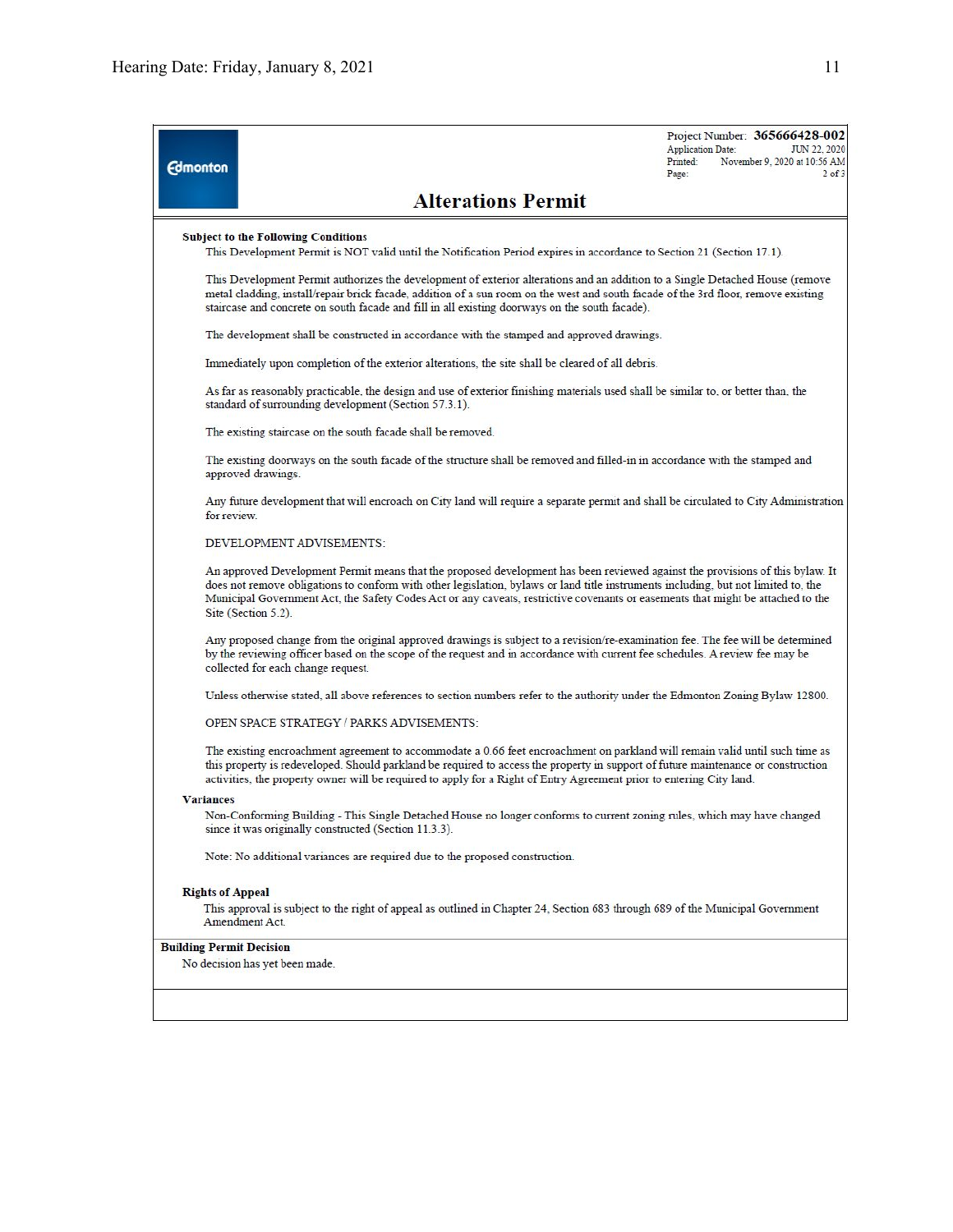| <b>Alterations Permit</b><br>Fees<br><b>Fee Amount</b><br><b>Amount Paid</b><br>Receipt#<br><b>Date Paid</b><br>\$11.04<br>96988803341G001<br>Safety Codes Fee<br>\$11.04<br>\$176.00<br>Jun 22, 2020<br>Development Application Fee<br>\$176.00<br>96988803341G001<br><b>Building Permit Fee (Construction</b><br>\$276.00<br>\$276.00<br>96988803341G001<br>Jun 22, 2020<br>Value)<br>Total GST Amount:<br>\$0.00<br><b>Totals for Permit:</b><br>\$463.04<br>\$463.04 |              |
|--------------------------------------------------------------------------------------------------------------------------------------------------------------------------------------------------------------------------------------------------------------------------------------------------------------------------------------------------------------------------------------------------------------------------------------------------------------------------|--------------|
|                                                                                                                                                                                                                                                                                                                                                                                                                                                                          |              |
|                                                                                                                                                                                                                                                                                                                                                                                                                                                                          |              |
|                                                                                                                                                                                                                                                                                                                                                                                                                                                                          |              |
|                                                                                                                                                                                                                                                                                                                                                                                                                                                                          | Jun 22, 2020 |
|                                                                                                                                                                                                                                                                                                                                                                                                                                                                          |              |
|                                                                                                                                                                                                                                                                                                                                                                                                                                                                          |              |
|                                                                                                                                                                                                                                                                                                                                                                                                                                                                          |              |
|                                                                                                                                                                                                                                                                                                                                                                                                                                                                          |              |
|                                                                                                                                                                                                                                                                                                                                                                                                                                                                          |              |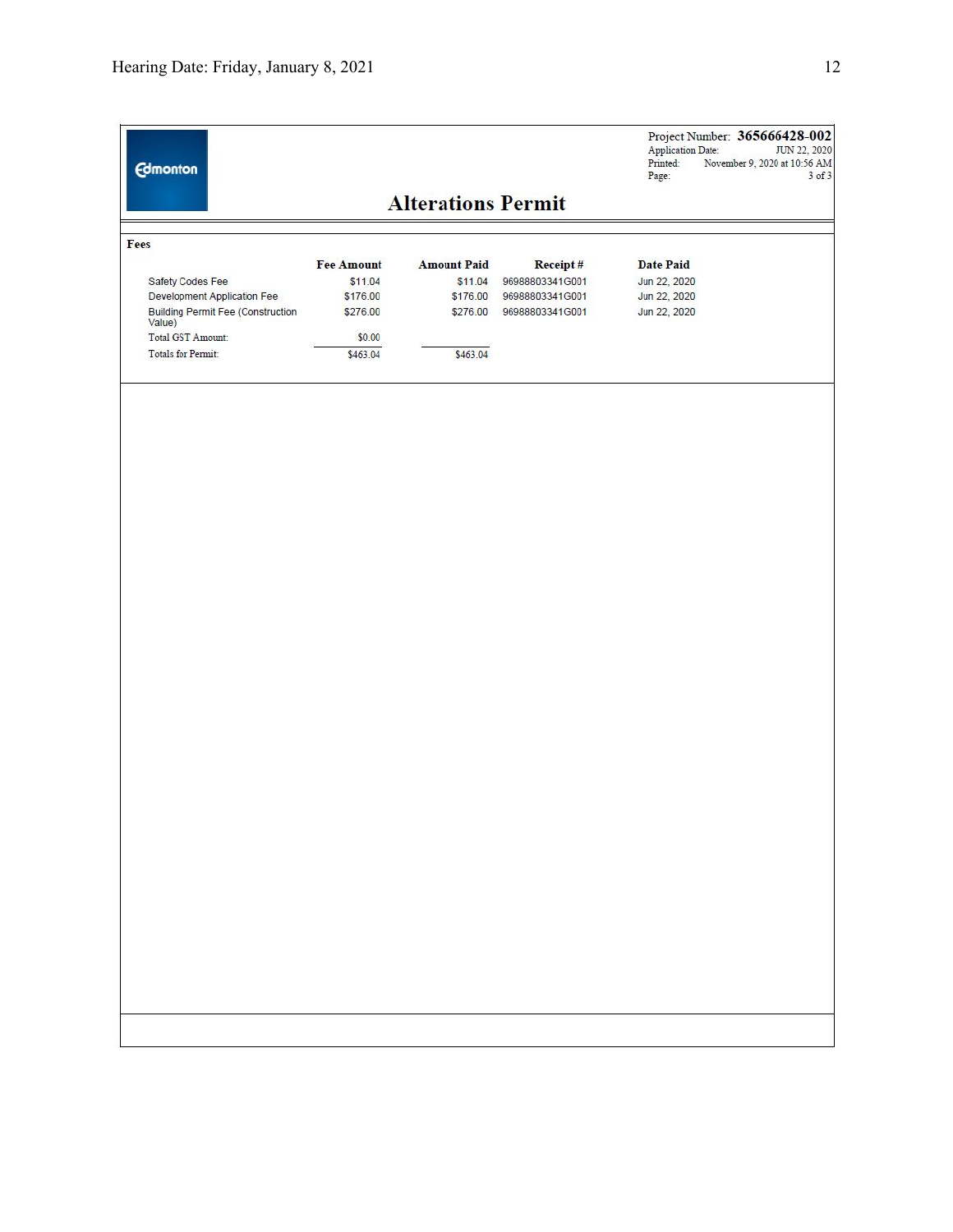

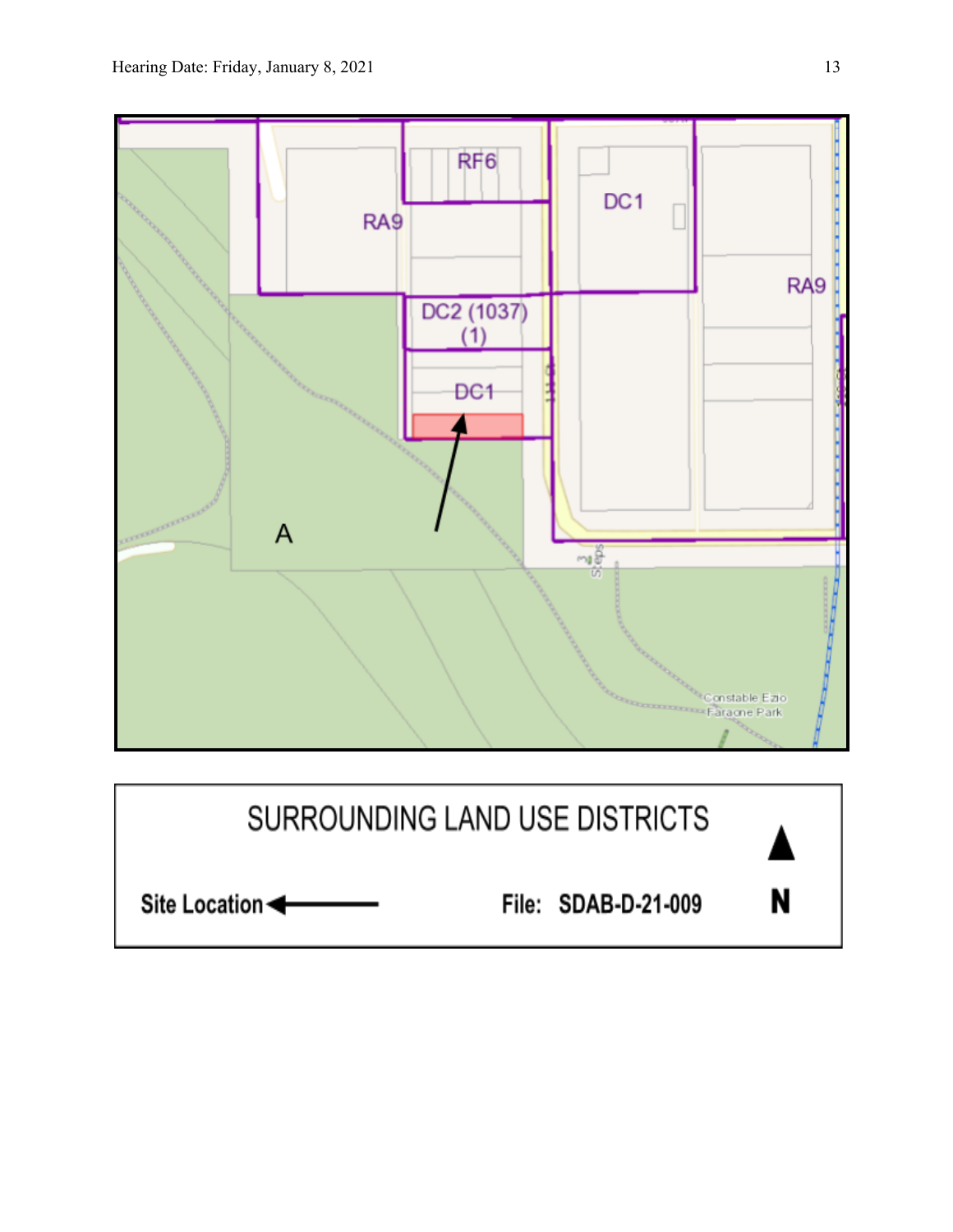#### **ITEM II: 1:30 P.M. FILE: SDAB-S-21-001**

# AN APPEAL FROM THE DECISION OF THE SUBDIVISION AUTHORITY APPELLANT: APPLICATION NO.: 357679781-001 APPLICATION TO: Create one (1) additional single detached residential lot DECISION OF THE SUBDIVISION AUTHORITY: Refused DECISION DATE: November 26, 2020 DATE OF APPEAL: December 8, 2020 MUNICIPAL DESCRIPTION OF SUBJECT PROPERTY: 11671 - 72 Avenue NW LEGAL DESCRIPTION: Plan 2938HW Blk 15 Lot 12 ZONE: (RF1) Single Detached Residential Zone OVERLAY: Mature Neighbourhood Overlay STATUTORY PLAN: McKernan / Belgravia Station Area Redevelopment Plan

### *Grounds for Appeal*

The Appellant provided the following reasons for appealing the decision of the Subdivision Authority:

The appeal is based on the following grounds:

- 1. the proposed subdivision conforms with the use prescribed for this land in the land use bylaw
- 2. the proposed subdivision does not unduly interfere with the amenities if the neighborhood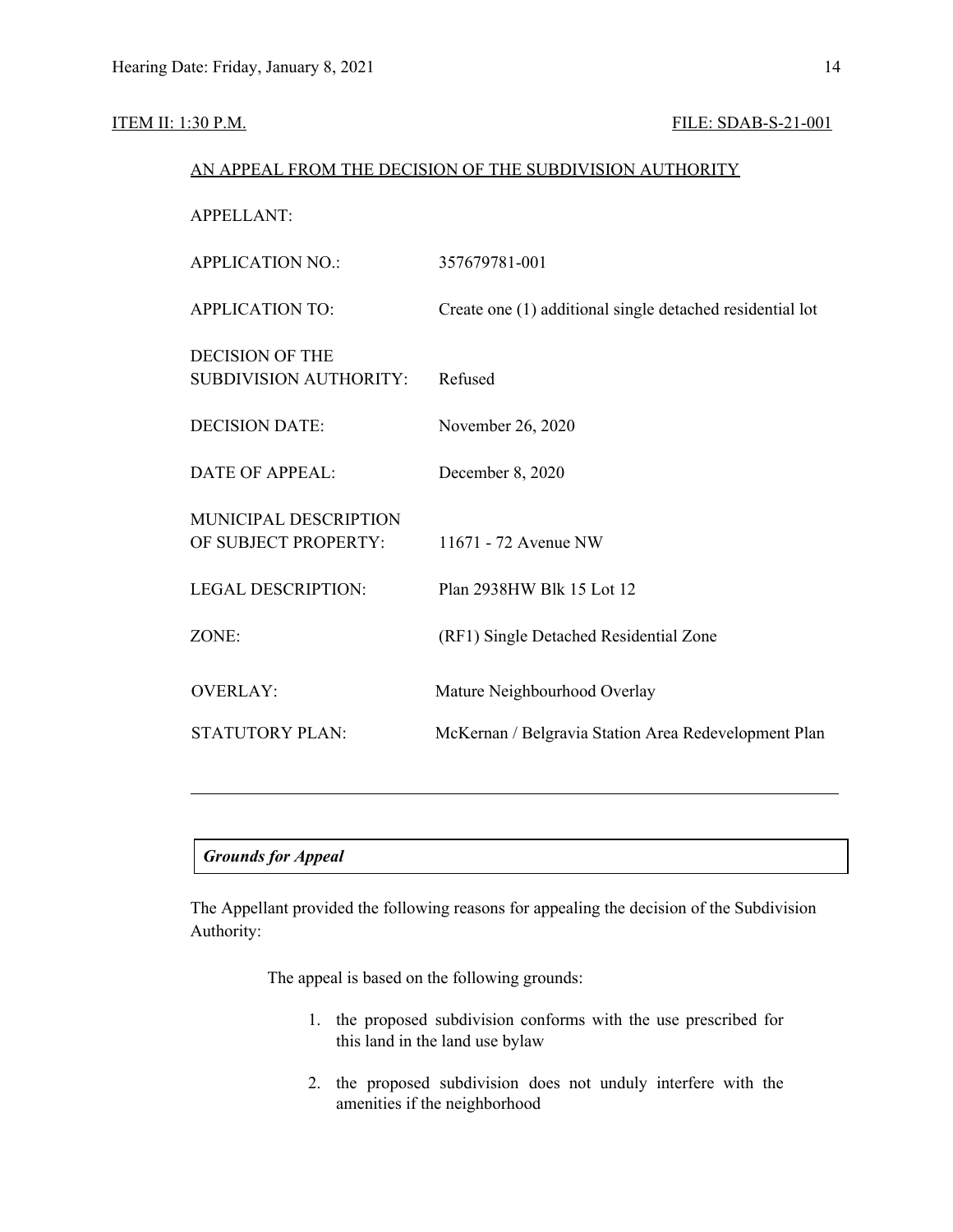3. the proposed subdivision does not materially interfere with or affect the use, enjoyment or neighboring parcels of land 4. increased density has been encouraged by the City in similar neighborhoods

#### *General Matters*

#### **Appeal Information:**

**The Subdivision and Development Appeal Board at a hearing on December 9, 2020, made and passed the following motion:**

**"The hearing will be scheduled on January 8, 2020."**

The *Municipal Government Act*, RSA 2000, c M-26 states the following:

#### **Appeals**

**678(1)** The decision of a subdivision authority on an application for subdivision approval may be appealed

- (a) by the applicant for the approval,
- (b) by a Government department if the application is required by the subdivision and development regulations to be referred to that department,
- (c) by the council of the municipality in which the land to be subdivided is located if the council, a designated officer of the municipality or the municipal planning commission of the municipality is not the subdivision authority, or
- (d) by a school board with respect to
	- (i) the allocation of municipal reserve and school reserve or money in place of the reserve,
	- (ii) the location of school reserve allocated to it, or
	- (iii) the amount of school reserve or money in place of the reserve.

**(2)** An appeal under subsection (1) may be commenced by filing a notice of appeal within 14 days after receipt of the written decision of the subdivision authority or deemed refusal by the subdivision authority in accordance with section 681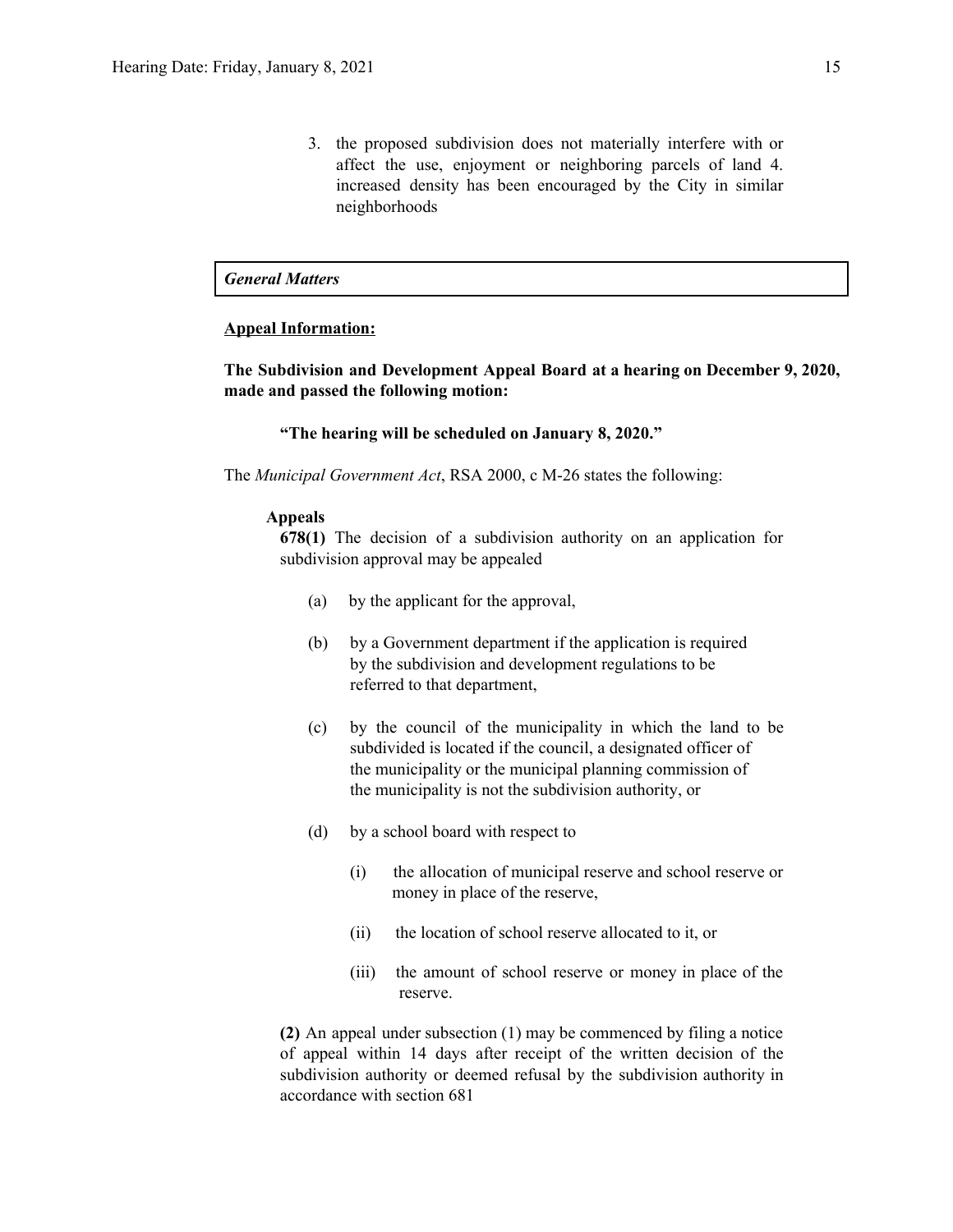- (a) with the Municipal Government Board
	- (i) if the land that is the subject of the application is within the Green Area as classified by the Minister responsible for the Public Lands Act,
	- (ii) if the land that is the subject of the application contains, is adjacent to or is within the prescribed distance of a highway, a body of water, a sewage treatment or waste management facility or a historical site, or
	- (iii) in any other circumstances described in the regulations under section  $694(1)(h.2)$ ,
- or
- (b) in all other cases, with the subdivision and development appeal board.

**(2.1)** Despite subsection (2)(a), if the land that is the subject-matter of the appeal would have been in an area described in subsection (2)(a) except that the affected Government department agreed, in writing, to vary the distance under the subdivision and development regulations, the notice of appeal must be filed with the subdivision and development appeal board.

**(3)** For the purpose of subsection (2), the date of receipt of the decision is deemed to be 7 days from the date the decision is mailed.

**(4)** A notice of appeal under this section must contain

- (a) the legal description and municipal location, if applicable, of the land proposed to be subdivided, and
- (b) the reasons for appeal, including the issues in the decision or the conditions imposed in the approval that are the subject of the appeal.

**(5)** If the applicant files a notice of appeal within 14 days after receipt of the written decision or the deemed refusal with the wrong board, that board must refer the appeal to the appropriate board and the appropriate board must hear the appeal as if the notice of appeal had been filed with it and it is deemed to have received the notice of appeal from the applicant on the date it receives the notice of appeal from the first board.

#### **Hearing and decision**

**680(1)** The board hearing an appeal under section 678 is not required to hear from any person or entity other than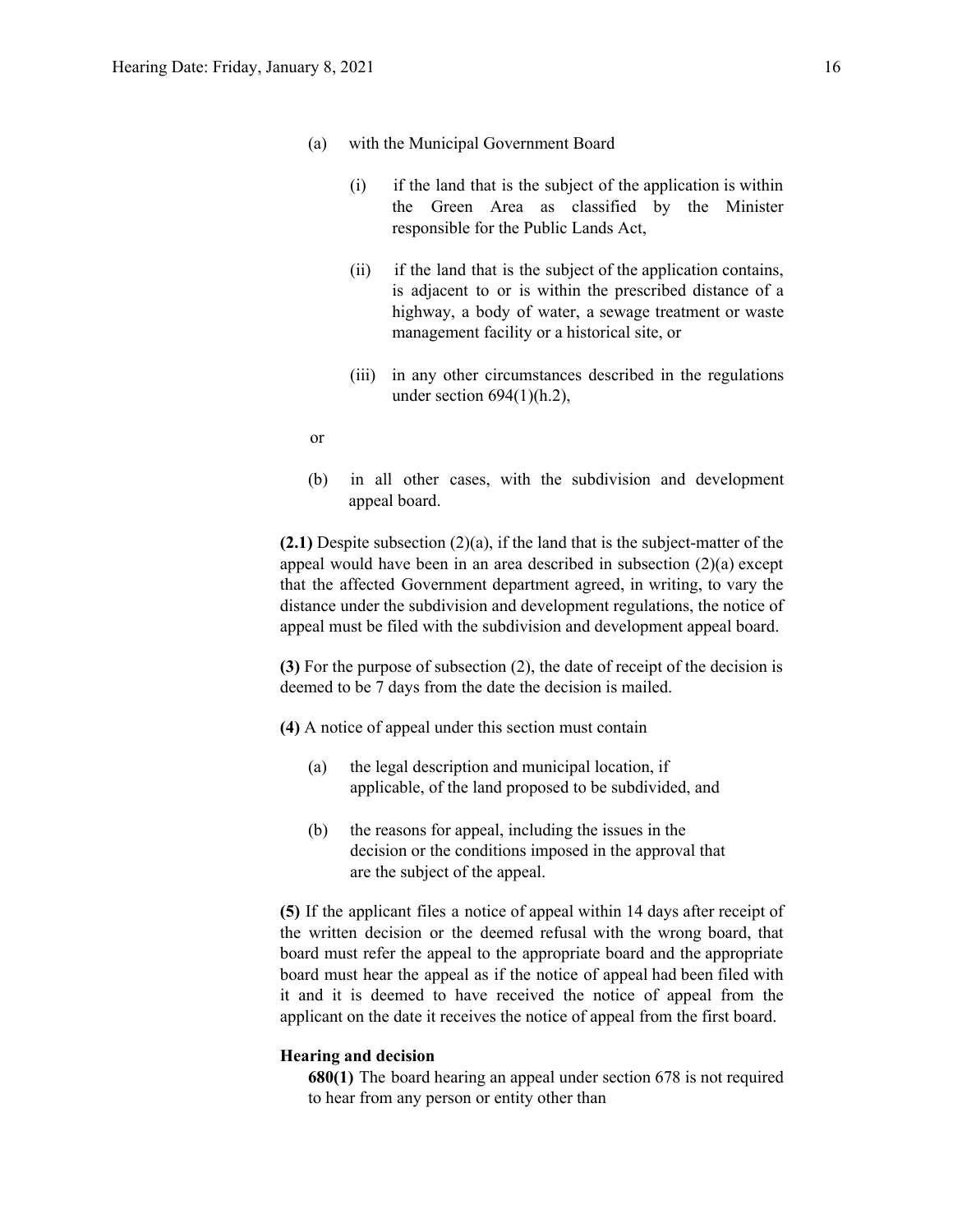- (a) a person or entity that was notified pursuant to section 679(1), and
- (b) each owner of adjacent land to the land that is the subject of the appeal,

or a person acting on any of those persons' behalf.

**(1.1)** For the purposes of subsection (1), "adjacent land" and "owner" have the same meanings as in section 653.

- **(2)** In determining an appeal, the board hearing the appeal
	- (a) must act in accordance with any applicable ALSA regional plan;
	- (a.1) must have regard to any statutory plan;
	- (b) must conform with the uses of land referred to in a land use bylaw;
	- (c) must be consistent with the land use policies;
	- (d) must have regard to but is not bound by the subdivision and development regulations;
	- (e) may confirm, revoke or vary the approval or decision or any condition imposed by the subdivision authority or make or substitute an approval, decision or condition of its own;
	- (f) may, in addition to the other powers it has, exercise the same power as a subdivision authority is permitted to exercise pursuant to this Part or the regulations or bylaws under this Part.

#### **Approval of application**

**654(1)** A subdivision authority must not approve an application for subdivision approval unless

- (a) the land that is proposed to be subdivided is, in the opinion of the subdivision authority, suitable for the purpose for which the subdivision is intended,
- (b) the proposed subdivision conforms to the provisions of any growth plan under Part 17.1, any statutory plan and,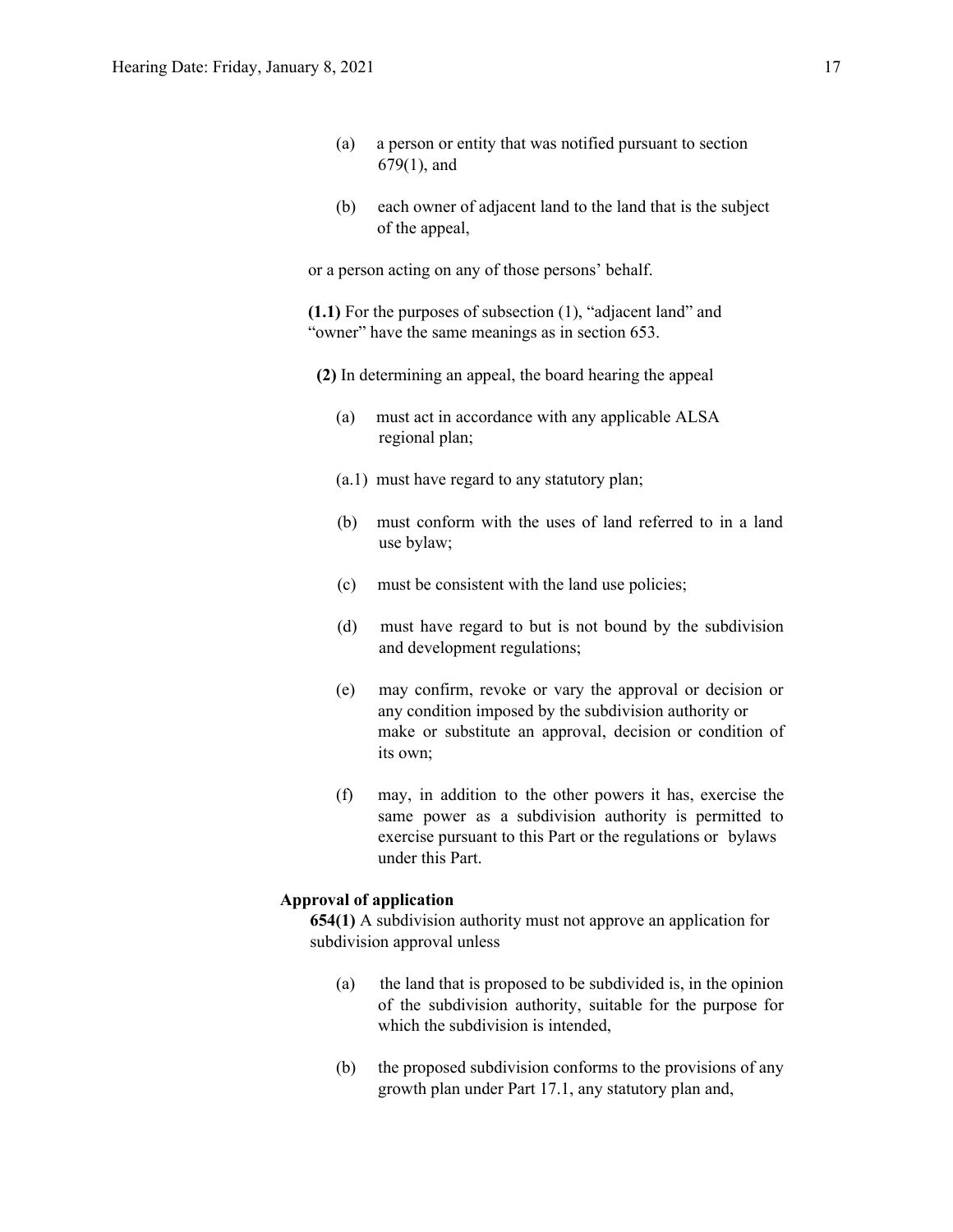subject to subsection (2), any land use bylaw that affects the land proposed to be subdivided,

- (c) the proposed subdivision complies with this Part and Part 17.1 and the regulations under those Parts, and
- (d) all outstanding property taxes on the land proposed to be subdivided have been paid to the municipality where the land is located or arrangements satisfactory to the municipality have been made for their payment pursuant to Part 10.
- **(1.1)** Repealed 2018 c11 s13.

**(1.2)** If the subdivision authority is of the opinion that there may be a conflict or inconsistency between statutory plans, section 638 applies in respect of the conflict or inconsistency.

**(2)** A subdivision authority may approve an application for subdivision approval even though the proposed subdivision does not comply with the land use bylaw if, in its opinion,

- (a) the proposed subdivision would not
	- (i) unduly interfere with the amenities of the neighbourhood, or
	- (ii) materially interfere with or affect the use, enjoyment or value of neighbouring parcels of land,
- and
- (b) the proposed subdivision conforms with the use prescribed for that land in the land use bylaw.
- **(3)** A subdivision authority may approve or refuse an application for subdivision approval.

#### **General Provisions from the** *Edmonton Zoning Bylaw:*

Under section 110.2(7), **Single Detached Housing** is a **Permitted Use** in the **(RF1) Single Detached Residential Zone.**

Section 110.4(1)(b) states "the minimum Site Width shall be 7.5 m".

Section  $110.4(8)(a)$  states: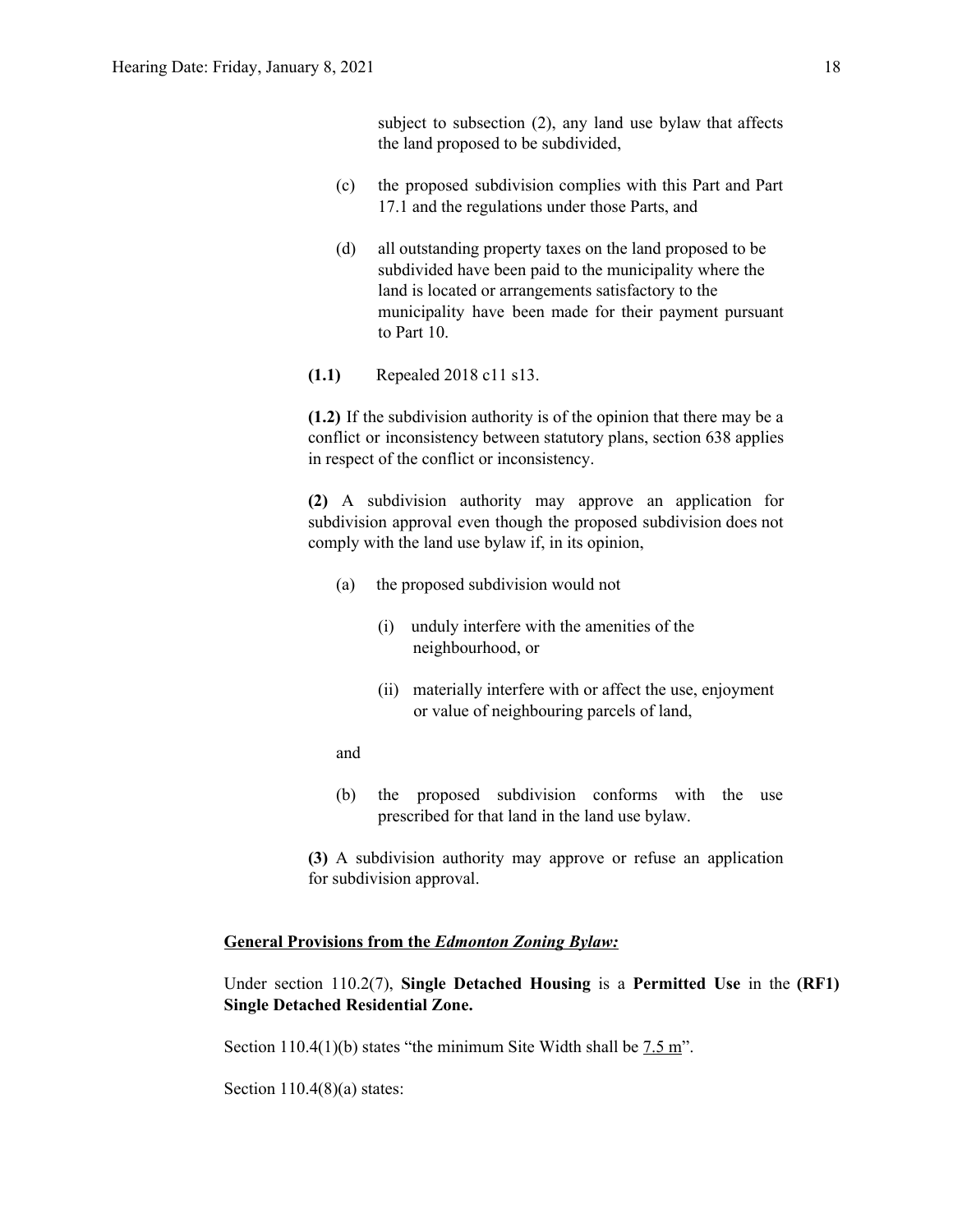The minimum Front Setback shall be 4.5 m, except that:

- a. the minimum Front Setback shall be 3.0 m when a Treed Landscaped Boulevard is provided at the front of the Lot and vehicular access is from a Lane; [...]
- Under section 6.1, **Site Width** means:

the horizontal distance between the side boundaries of the Site measured at a distance from the Front Lot Line equal to the required Front Setback for the Zone.

Under section 6.1, **Front Setback** means:

the distance that a development or a specified portion of it, must be set back from a Front Lot Line. A Front Setback is not a Front Yard, Amenity Space or Separation Space.



Section 110.1 states that the **General Purpose** of the **(RF1) Single Detached Residential Zone** is:

to provide for Single Detached Housing while allowing other forms of small scale housing in the form of Secondary Suites, Garden Suites, Semi-detached Housing and Duplex Housing.

 $\mathcal{L}_\text{max}$  , and the contribution of the contribution of the contribution of the contribution of the contribution of the contribution of the contribution of the contribution of the contribution of the contribution of t

#### Notice to Applicant/Appellant

Provincial legislation requires that the Subdivision and Development Appeal Board issue its official decision in writing within fifteen days of the conclusion of the hearing.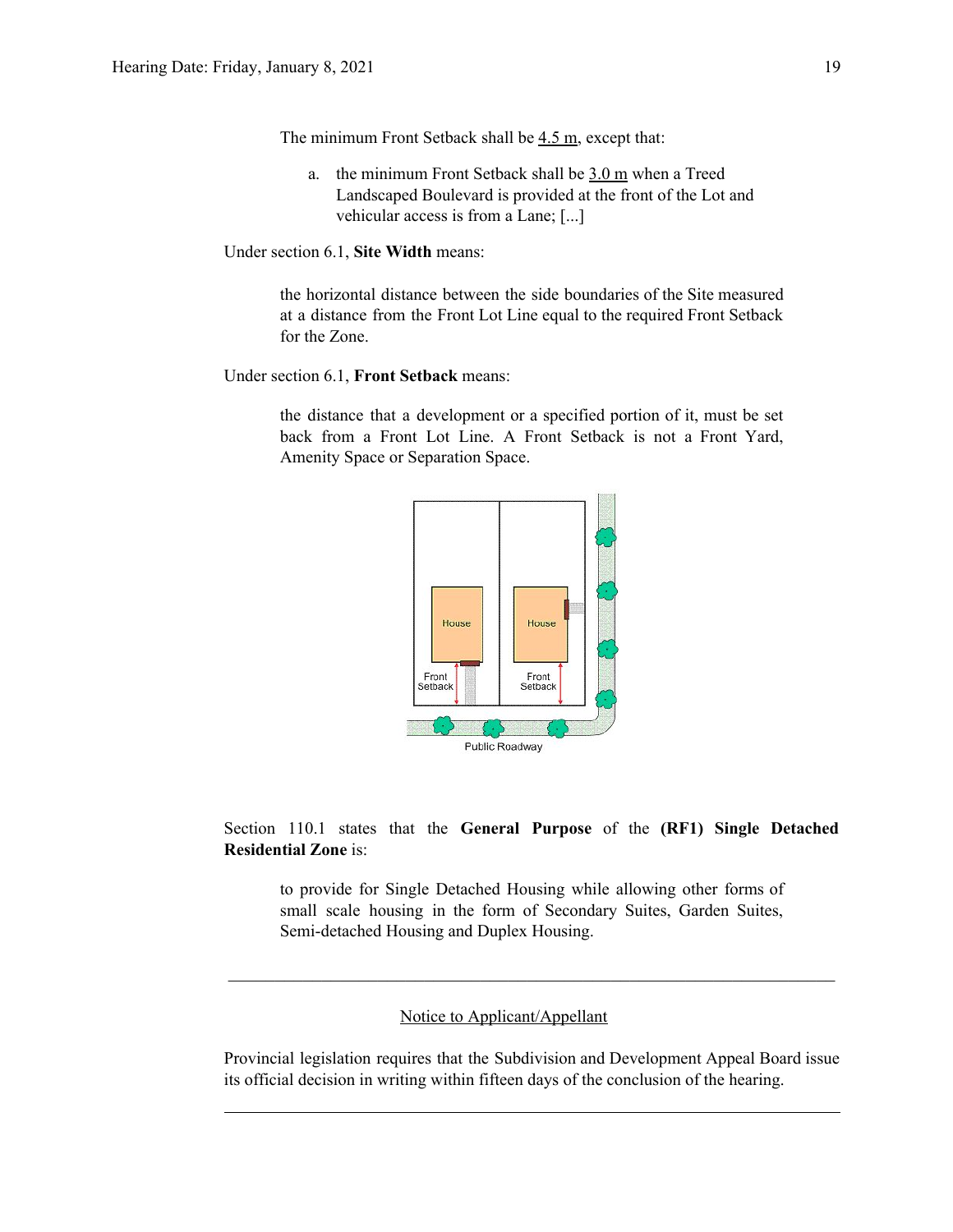

**Subdivision Authority** 

7th Roor, Edmonton Tower 10111 - 104 Avenue NW Edmonton, Alberta T5J 0J4

November 26, 2020

File No. LDA20-0302

RE: Tentative plan of subdivision to create one (1) additional single detached residential lot from Lot 12, Block 15, Plan 2938 HW located south of 72 Avenue NW and east of 119 Street NW; BELGRAVIA

The Subdivision by Plan is REFUSED on November 26, 2020 for the following reasons:

- 1. The proposed subdivision does not comply with the minimum development regulation identified in Section 110.4(1)(b) of the City of Edmonton Zoning Bylaw 12800. The site is zoned (RF1) Single Detached Residential Zone. The minimum site width identified in the RF1 Zone for single detached housing is 7.50 metres. The Edmonton Zoning Bylaw 12800 defines Site Width as "the horizontal distance between the side boundaries of the Site measured at a distance from the Front Lot Line equal to the required Front Setback for the Zone". The Front Setback is 3.0 metres when a lot fronts onto a treed landscaped boulevard and vehicular access is from a lane (Section 110.4(8)(a). Based on this criteria, the site width of proposed Lot 12A is 7.16 metres which is deficient by 0.34 metres or 4.5%. Furthermore, the site width of proposed Lot 12B is 7.13 metres and it is deficient by 0.37 metres or 4.9%; and
- 2. The proposed subdivision will create two non-conforming lots that do not meet the site width development regulation in the Edmonton Zoning Bylaw 12800. This situation will create unnecessary hardship for existing and future landowners. Landowners wishing to further develop or redevelop their site will require a Development Permit variance.

Enclosure I is a map of the subdivision and identifies major conditions and advisements of this approval.

Please be advised that the approval is valid for one (1) year from the date on which the subdivision approval is given to the application. An extension beyond that time may be granted by the City of Edmonton.

Please be advised that an appeal may be lodged in accordance to Section 678 of the Municipal Government Act with the Subdivision and Development Appeal Board, 10019 - 103 Avenue NW, Edmonton Alberta, T5J 0G9, within 14 days from the date of the receipt of this decision. The date of receipt of the decision is deemed to be seven (7) days from the date the decision is mailed.

Established under City of Edmonton Bylaw 16620 pursuant to Section 623 of the Municipal Government Act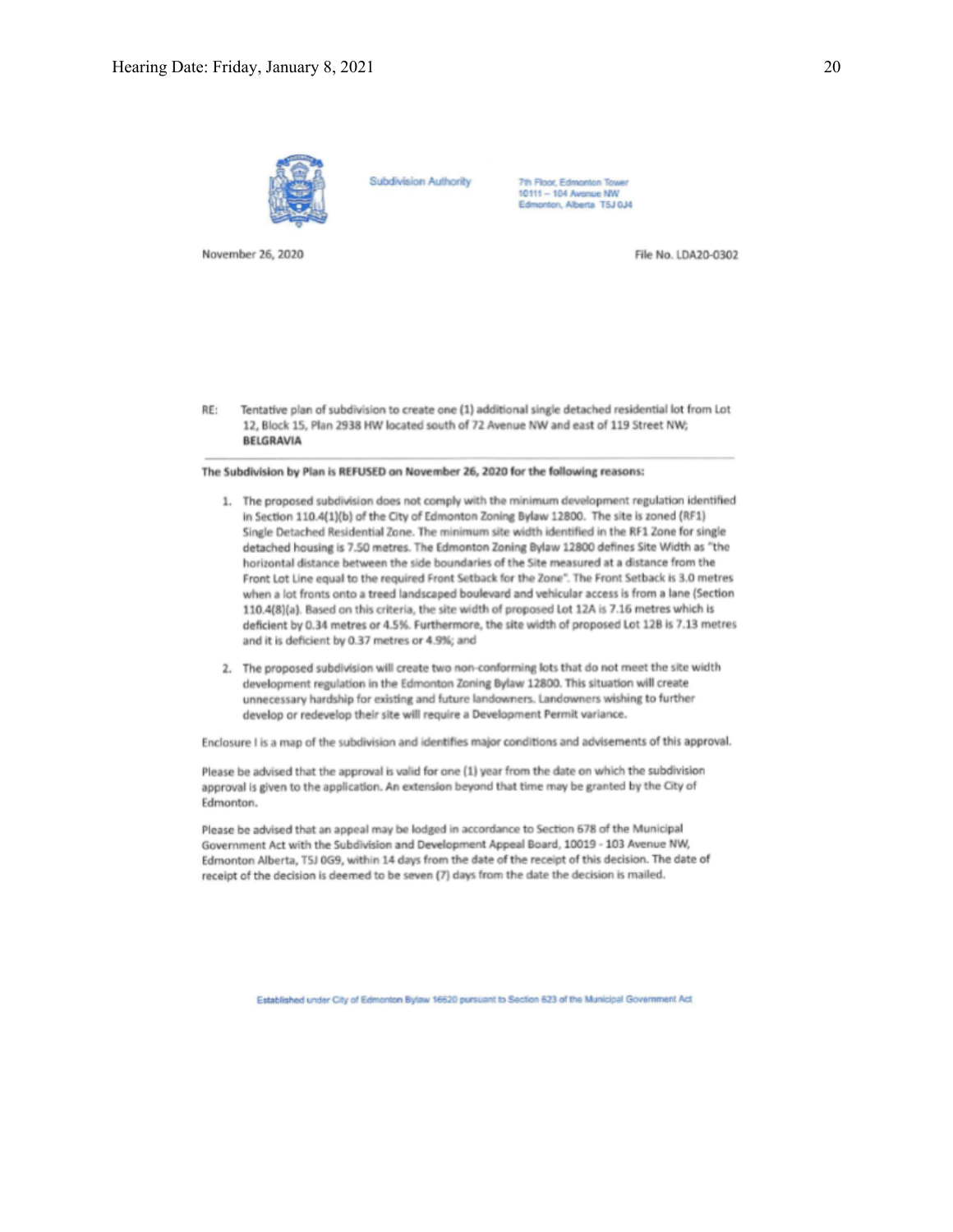If you have further questions, please contact subdivisions@edmonton.ca.

Regards, **Blair McDowell** 

Subdivision Authority

BM/tv/Posse #357679781-001

Enclosure(s)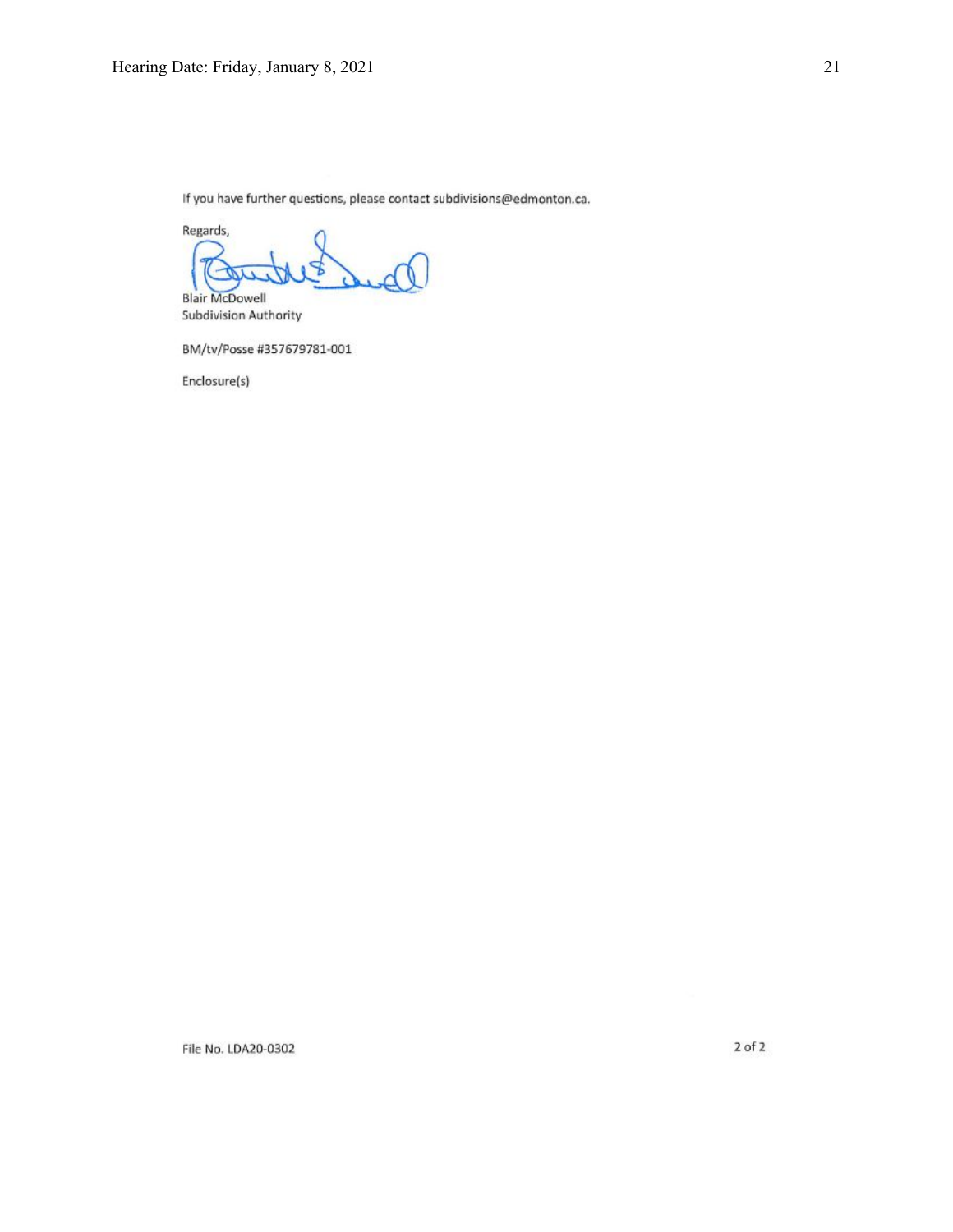